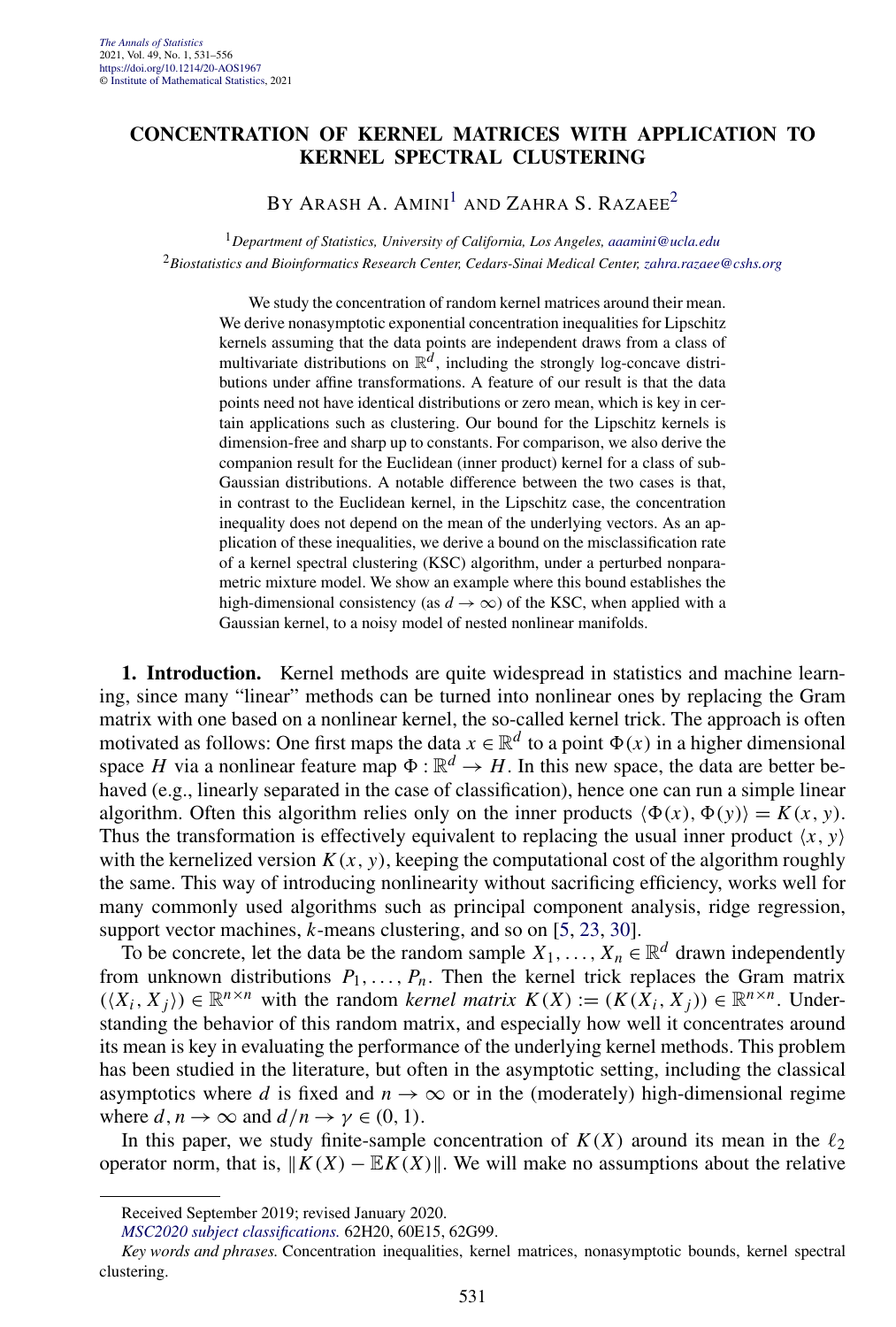sizes of *d* and *n*; our results hold for any scalings of the pair  $(n, d)$ . We also do not assume the kernel (function) to be positive semidefinite, using the term kernel broadly to refer to any symmetric real-valued function defined on  $\mathbb{R}^d \times \mathbb{R}^d$ . We consider the class of Lipschitz kernels and provide a concentration inequality when the data distributions  $\{P_i\}$  correspond to certain classes of distributions, including the strongly log-concave distributions in  $\mathbb{R}^d$ . In particular, the result holds for general Gaussian distributions  $P_i = N(\mu_i, \Sigma_i)$ ,  $i = 1, \ldots, n$ . For comparison, we also derive a concentration inequality for the usual Euclidean kernel, for certain classes of sub-Gaussian vectors. Our results highlight differences in dimension dependence between the concentration of Lipschitz kernels versus that of the Euclidean one. Another interesting observation is that, in contrast to the Euclidean case, the concentration inequality for Lipschitz kernels does not depend on the mean kernel  $\mathbb{E}K(X)$ .

A feature of our results is that the data, although independent, are not assumed to be identically distributed. This is important, for example, when studying clustering problems and implies that the mean kernel matrix  $E K(X)$  is nontrivial and can carry information about the underlying data distribution. Thus, one can study the behavior of a kernel method on the mean matrix  $\mathbb{E}K(X)$  and then translate the results to a random sample, using the concentration equality.

We illustrate this approach by analyzing a kernel spectral clustering algorithm which is recently introduced in the context of network clustering. We adapt the algorithm to general kernel clustering, and provide bounds on its misclassification rate under a (nonparametric) mixture model that is perturbed by noise. Due to our concentration results, the bound we derive allows for anisotropic noise models as well as noise structures that vary with the signal. This, in turn, allows one to investigate an interesting trade-off between the noise and signal structure. There could be multiple ways of breaking the data into the signal and noise components. For example, consider  $X_i = \mu_i + \varepsilon_i$  where  $\mu_i$  is the signal component and  $\varepsilon_i \sim N(0, \Sigma)$  the independent isotropic noise. An alternative decomposition is

$$
X_i = \mu'_i + \varepsilon'_i
$$
 for  $\mu'_i = \mu_i + \Pi_{\mu_i}^{\perp} \varepsilon_i, \varepsilon'_i = \Pi_{\mu_i} \varepsilon_i$ ,

where  $\Pi_{\mu_i}$  is the operator projecting onto the span of  $\{\mu_i\}$ , and  $\Pi_{\mu_i}^{\perp} = I_d - \Pi_{\mu_i}$  is its complementary projection operator. This latter decomposition has varying anisotropic noise  $\varepsilon'_i$  ∼ *N*(0*,*  $\Pi_{\mu_i} \Sigma \Pi_{\mu_i}$ ), but could allow for faster concentration of the kernel matrix (conditioned on  $\{\mu_i\}$  when max<sub>i</sub>  $\|\Pi_{\mu_i} \Sigma \Pi_{\mu_i}\|$  is smaller than  $\|\Sigma\|$ . We illustrate the application of our concentration bound by analyzing a nested sphere cluster model under isotropic and radial noise models, and show that the proposed kernel spectral clustering algorithm achieves high-dimensional consistency under both noise structures.

In addition to the trade-off in decomposition, the bound on the misclassification rate also shows an interesting trade-off between the approximation (by a block-constant matrix) and estimation errors. This trade-off is controlled by certain parameters of the mean kernel  $\mathbb{E}K(X)$ , denoted as  $\gamma^2$  and  $\overline{v}^2$  in Section [3,](#page-7-0) that characterize the between-cluster distance and the within-cluster variation. Both of these are further affected by the noise level  $\sigma$  and, in the case of the Gaussian kernel, by the kernel bandwidth.

1.1. *Related work*. Most of the prior work on the concentration of kernel matrices focuses on the asymptotic behavior. For fixed d, as  $n \to \infty$ , the eigenvalues of the normalized kernel matrix  $K(X)/n$  converge to the eigenvalues of the associated integral operator if (and only if) the operator is Hilbert–Schmidt. This is shown in [\[17\]](#page-24-0) which also provides rates of convergence and distributional limits.

More recently, the so-called high-dimensional asymptotic regime where  $n, d \rightarrow \infty$  while *d/n* converges to a constant is considered. The study of kernel matrices in this regime was initiated by [\[10\]](#page-24-0) where it was shown that for kernels with entries of the form  $f(X_i^T X_j)$  and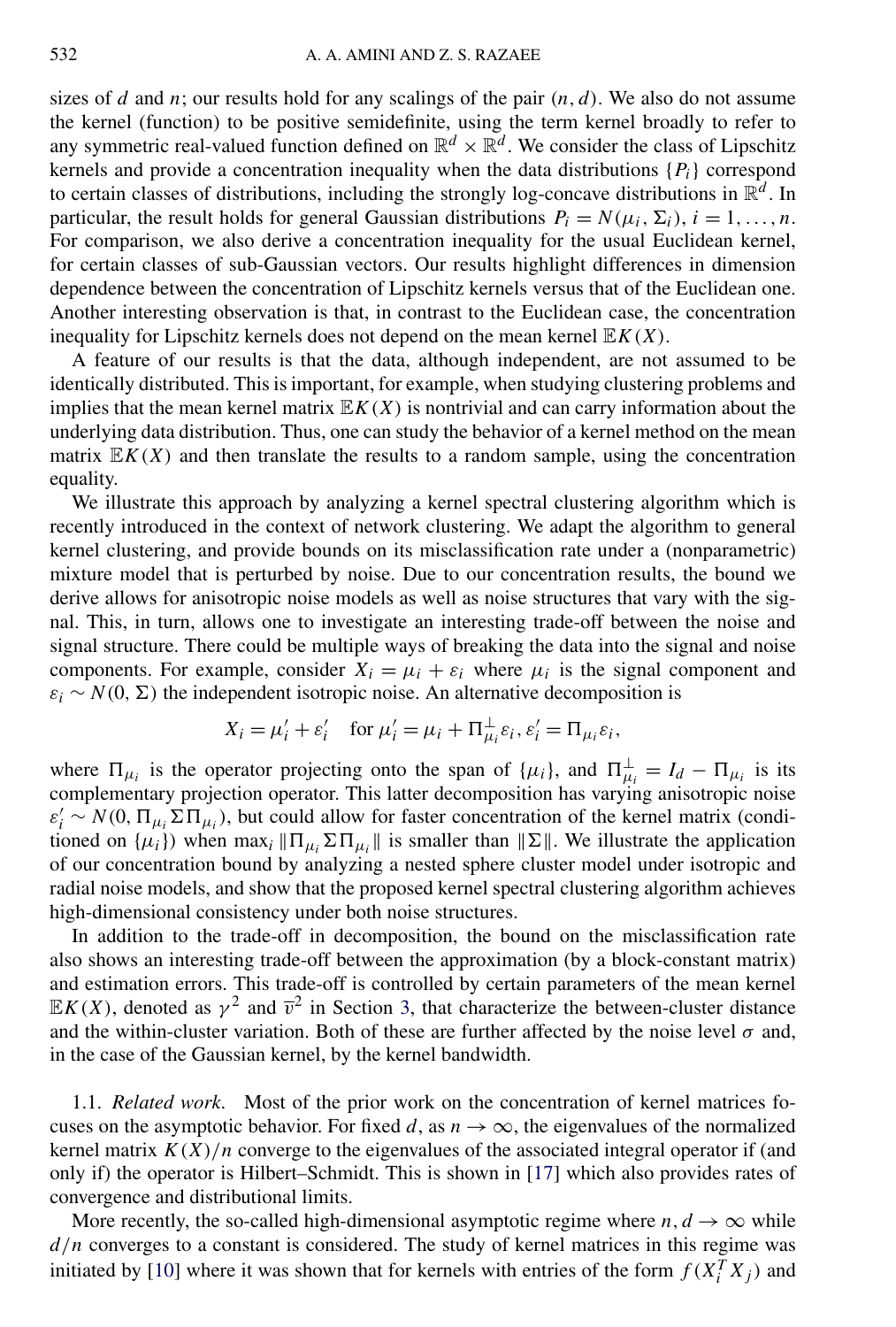$f(||X_i - X_j||)$ , under a certain scaling of the distribution of  ${X_i}$ , the empirical kernel matrix asymptotically behaves similar to that obtained from a linear (i.e., Euclidean) kernel.

In particular, it was shown in [\[10\]](#page-24-0) that the operator norm distance between the kernel matrix and its linearized version vanishes asymptotically; hence, for example, the corresponding spectral densities approach each other. The limiting spectral density (i.e., the limit of the empirical density of the eigenvalues) has been further studied for kernels with entries of the form  $f(X_i^T X_j)$  and  $f(||X_i - X_j||)$  in [\[8,](#page-24-0) [9,](#page-24-0) [12\]](#page-24-0) under various (often relaxed) regularity assumptions on  $f$  and the distribution of  $\{X_i\}$ . In parallel work, [\[11\]](#page-24-0) considers a signal-plus-noise model for  $X_i$  and shows that the kernel matrix, in this case, approaches a kernel matrix which is based on the signal component alone. Although the results are mostly asymptotic, they have similarities with our approach. We make a detailed comparison with [\[11\]](#page-24-0) in Remark [1](#page-4-0) and Section [3.4.](#page-14-0)

Early results on finite-sample concentration bounds for kernel matrices include [\[5,](#page-24-0) [6,](#page-24-0) [22\]](#page-24-0) for individual eigenvalues or their partial sums. In [\[5,](#page-24-0) [6\]](#page-24-0), the deviation of the eigenvalues of the empirical kernel matrices (or their partial sums) from their counterparts based on the associated integral operator are considered. In [\[22\]](#page-24-0), nonasymptotic concentration bounds on the eigenvalues have been obtained for bounded kernels. In our notation, these bounds show that  $|\lambda_i(K) - \mathbb{E}\lambda_i(K)|$  are small. In contrast, a consequence of our results is a control on  $|\lambda_i(K) - \lambda_i(\mathbb{E}K)|$ . In applications, getting a handle on  $\lambda_i(\mathbb{E}K)$  is often much easier than E*λi(K)*.

More recently, sharp nonasymptotic upper bounds on the operator norm of random kernel matrices were obtained in [\[16\]](#page-24-0) for the case of polynomial and Gaussian kernels. These results focus on the case where  $X_i$  are *centered* sub-Gaussian vectors and provide direct bounds on the operator norm of the kernel matrix:  $||K||$ . In contrast, we focus on the case where  $X_i$ have a nonzero mean  $\mu_i$  and  $\mathbb{E}K$  has nontrivial information about these mean vectors, and we provide bounds on the deviation of *K* from E*K*.

Much of the work on the analysis of spectral clustering focuses on the Laplacian-based approach. In a line of work, the convergence of the *adaptive* graph Laplacian to the corresponding Laplace–Beltrami operator is established [\[4,](#page-24-0) [13–15,](#page-24-0) [24\]](#page-24-0). For a *fixed* kernel, the convergence of the (empirical) graph Laplacian to the corresponding population-level integral operator is studied in [\[20,](#page-24-0) [27\]](#page-24-0), and bounds on the deviation of the corresponding spectral projection operators are derived. More recently, a finite-sample analysis for fixed kernels is provided in [\[21\]](#page-24-0) assuming an explicit mixture model for the data. Our work is close in spirit to [\[21\]](#page-24-0) with notable differences. We consider an adjacency-based kernel spectral clustering, based on a recently proposed algorithm for network clustering, and provide direct bounds on its misclassification rate. Our bound requires no assumption on the signal structure, and the overall bound is simpler and in terms of explicit quantities related to the statistical properties of a mean kernel. We separate the contributions of the noise and signal (in contrast to [\[21\]](#page-24-0)), which allows for a more refined analysis. In particular, we show how this could lead to high-dimensional consistency of the proposed kernel spectral clustering in some examples. Another recent work in the same spirit as ours is that of [\[29\]](#page-25-0) where both a spectral method and a SDP relaxation are analyzed for clustering based on a kernel matrix. A mixture model with isotropic sub-Gaussian noise is considered in [\[29\]](#page-25-0) and consistency results are obtained for both approaches, based on entrywise concentration bounds for the kernel matrix. We provide more detailed comparisons with the existing literature on kernel clustering in Section [3.4.](#page-14-0)

The rest of the paper is organized as follows: In Section [2,](#page-3-0) we derive the concentration inequalities for the Lipschitz and Euclidean kernels. Section [3](#page-7-0) presents an application of these results in deriving misclassification bounds for kernel spectral clustering. In Section [3.5,](#page-15-0) we present simulation results corroborating the theory. We conclude by giving the proofs of the main results in Section [4,](#page-16-0) leaving some details to the Appendices in the Supplementary Material [\[3\]](#page-23-0).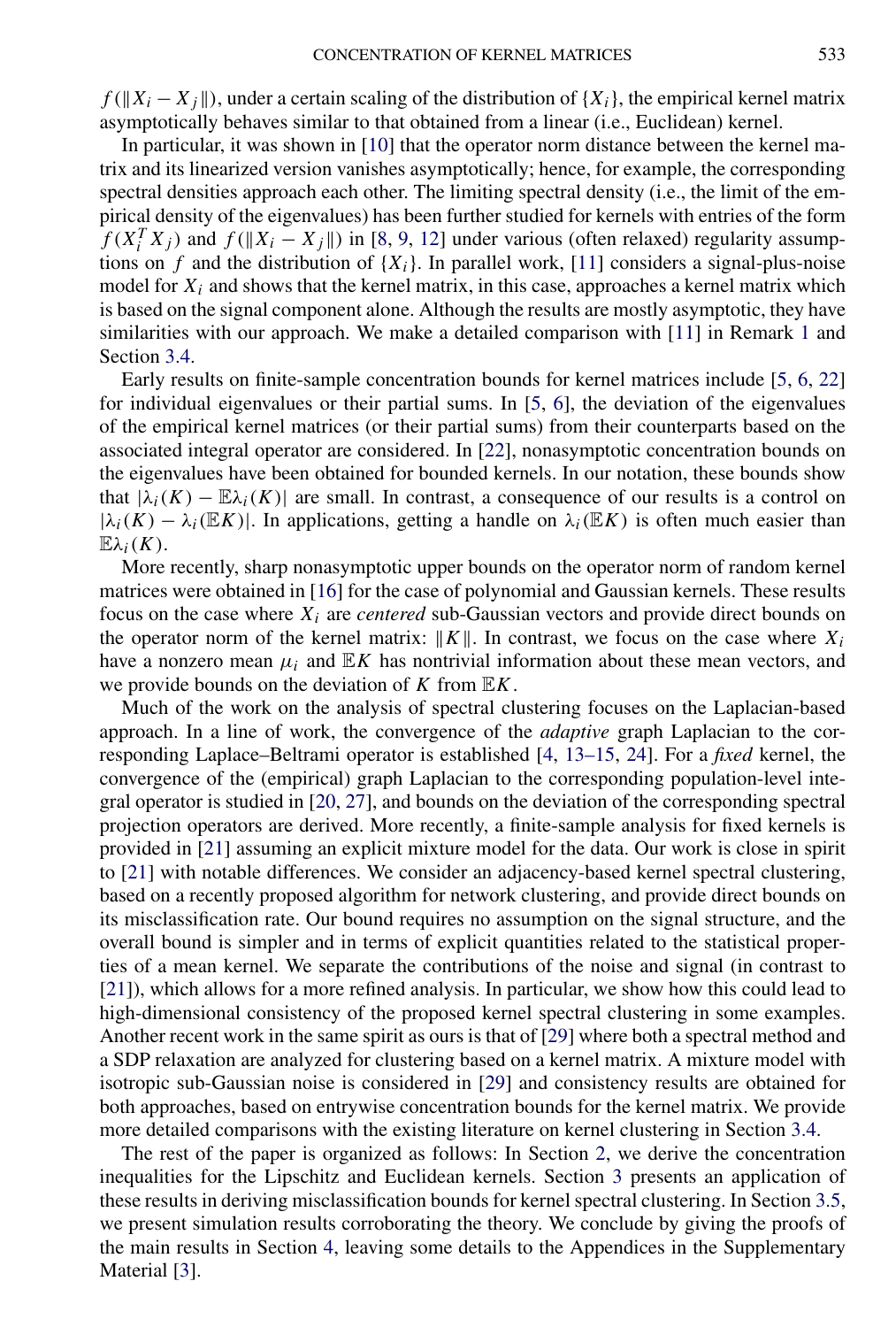<span id="page-3-0"></span>**2. Concentration of kernel matrices.** Throughout,  $\{X_i, i = 1, \ldots, n\}$  will be a collection of independent random vectors in  $\mathbb{R}^d$ . The sequence is not assumed i.i.d., that is, the distribution of  $X_i$  could in general depend on *i*. This, for example, is relevant to clustering applications. We will collect  $\{X_i\}$  into the data matrix  $X = (X_1, \ldots, X_n) \in \mathbb{R}^{d \times n}$ . We also use the notation  $X = (X_1 | \cdots | X_n)$  to emphasize that  $X_i$  is the *i*th column of X. For a vector  $x \in \mathbb{R}^n$ ,  $||x|| = ||x||_2$  denotes the  $\ell_2$  norm. For a matrix  $A \in \mathbb{R}^{n \times n}$ , we use  $||A||$  to denote the  $\ell_2$  operator norm, also known as the spectral norm.

We are interested in bounds on the deviation  $||K - \mathbb{E}K||$ , where  $K = (K_{ij}) \in \mathbb{R}^{n \times n}$  is a kernel matrix. That is,  $K_{ij} = K(X_i, X_j)$ , where with some abuse of notation, we will use the same symbol *K* to denote both the kernel matrix and the kernel function  $K : \mathbb{R}^d \times \mathbb{R}^d \to \mathbb{R}$ . Occasionally, we write  $K(X)$  for the kernel matrix when we want to emphasize the dependence on *X*. Thus,

(1) 
$$
K(X) = (K(X_i, X_j)) \in \mathbb{R}^{n \times n}.
$$

For a random vector  $X_i$ , we denote its covariance matrix as  $cov(X_i)$ . We often work with Lipschitz functions. A function  $f : \mathbb{R}^d \to \mathbb{R}$  is Lipschitz with respect to (w.r.t.) metric  $\delta$  on  $\mathbb{R}^d$  if it has a finite Lipschitz seminorm:

$$
||f||_{\text{Lip}} := \sup_{x,y} \frac{|f(x) - f(y)|}{\delta(x,y)} < \infty.
$$

It is called *L*-Lipschitz if  $|| f ||_{\text{Lip}} \leq L$ . If the metric is not specified, it is assumed to be the Euclidean metric,  $\delta(x, y) := ||x - y||$ .

We consider the data model  $X_i = \mu_i + \sqrt{\Sigma_i} W_i$ ,  $i = 1, ..., n$ , where  $\Sigma_i$  is a *generalized square-root* of the positive semidefinite matrix  $\Sigma_i$ , in the sense that  $\sqrt{\Sigma_i} \sqrt{\Sigma_i}^T = \Sigma_i$ . Note that  $\sqrt{\Sigma_i}$  need not be symmetric.

2.1. *Lipschitz kernels*. Our first result is for the case where the kernel function  $K : \mathbb{R}^d \times$  $\mathbb{R}^d \to \mathbb{R}$  is *L*-Lipschitz, in the following sense:

(2) 
$$
|K(x_1,x_2)-K(y_1,y_2)|\leq L(||x_1-y_1||+||x_2-y_2||).
$$

This class includes any kernel function which is *L*-Lipschitz w.r.t. the  $\ell_2$  norm on  $\mathbb{R}^{2d}$ . It also includes the important class of *distance kernels* of the form (see Appendix A.1 in the Supplementary Material [\[3\]](#page-23-0)):

(3) 
$$
K(x_1, x_2) = f(\|x_1 - x_2\|), \quad f: \mathbb{R} \to \mathbb{R} \text{ is } L\text{-Lipschitz},
$$

which in turn includes the important case of the Gaussian kernel where  $f(t) \propto e^{-t^2/2\sigma^2}$ . We also need the following definition.

DEFINITION 1. We say that a random vector  $Z \in \mathbb{R}^d$  is strongly log-concave with curvature  $\alpha^2$  if it has a density  $f(x) = e^{-U(x)}$  (w.r.t. the Lebesgue measure) such that  $\nabla^2 U(x) \succeq \alpha^2 I_d$  for every  $x \in \mathbb{R}^d$ , that is, the Hessian of *U* exists and is uniformly bounded below.

We often work with the following class of multivariate distributions.

DEFINITION 2 (LC class). We say that random vector  $X \in \mathbb{R}^d$  belongs to class LC(μ, Σ, ω) for some vector  $μ ∈ ℝ<sup>d</sup>$ , a  $d × d$  semidefinite matrix Σ and  $ω > 0$ , if we can write  $X = \mu + \sqrt{\Sigma}W$  where  $W \in \mathbb{R}^d$  is a random vector whose *j*th coordinate,  $W_i$ , satisfies  $\mathbb{E}W_j = 0$  and  $\mathbb{E}W_j^2 = 1$  for all *j*. Moreover, either of the following conditions holds: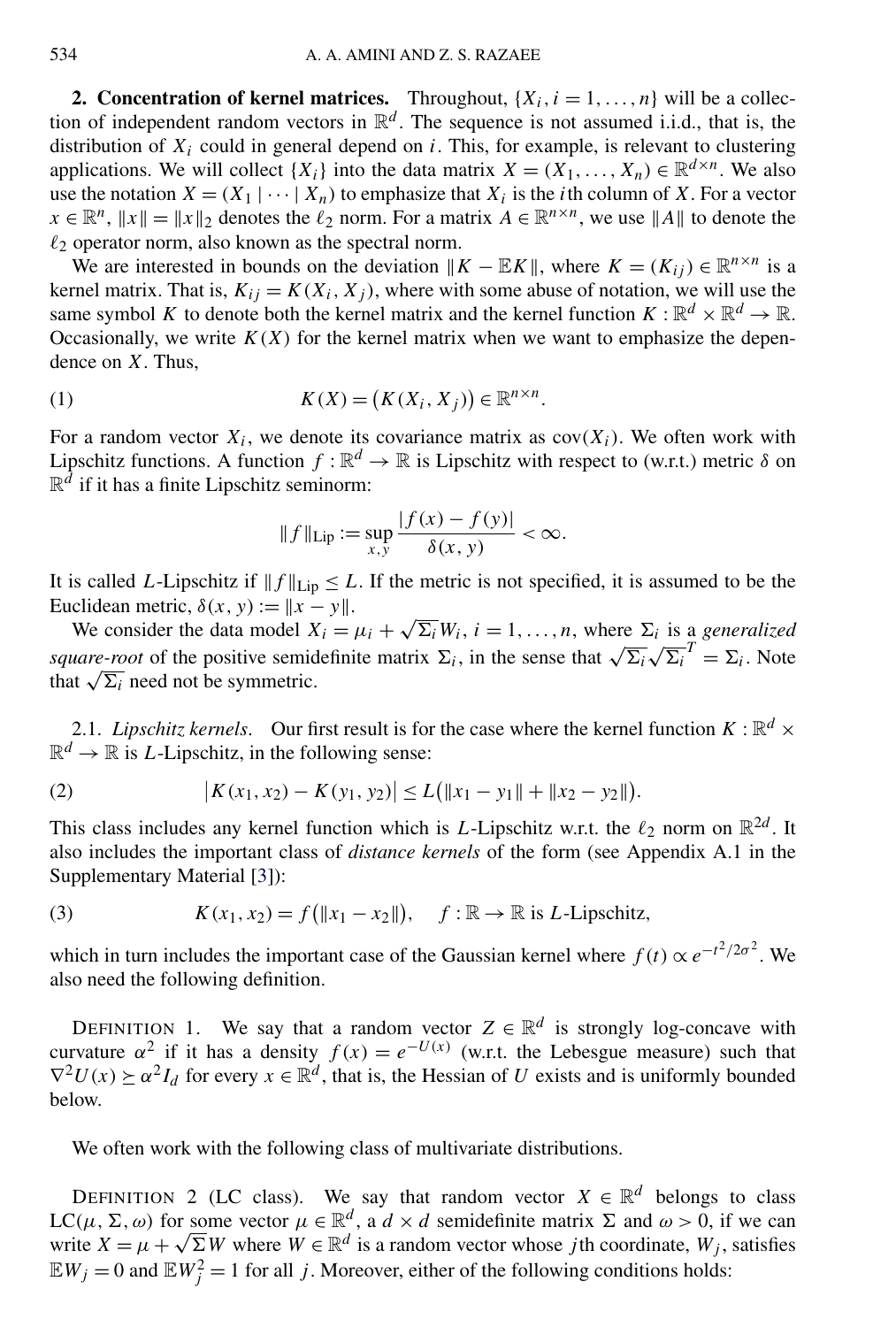<span id="page-4-0"></span>(a)  $W_j = \phi_j(Z_j)$ , for some function  $\phi_j$  with  $\|\phi_j\|_{\text{Lip}} \leq \omega$ , for all *j*, and  $\{Z_j\}$  is a collection of independent standard normal variables; or

(b)  $\{W_j\}$  are independent and  $W_j$  has a density (w.r.t. the Lebesgue measure) uniformly bounded below by 1*/ω*; or

(c) *W* is strongly log-concave with curvature  $\alpha^2 \ge 1/\omega^2$ , and  $\mathbb{E}WW^T = I_d$ .

For part (b) of Definition [2,](#page-3-0) we say that a density *f* is uniformly bounded below, if  $f(x) \ge$  $1/\omega > 0$  for all x in the support of the distribution. Part (b) thus includes the case where the marginals of *X* are uniformly distributed on bounded subsets of  $\mathbb R$  and  $cov(X)^{-1/2}(X - \mathbb EX)$ has independent coordinates. Note that a multivariate Gaussian random vector is a special case of Definition [2](#page-3-0) with  $\omega = 1$ . Our main result for the Lipschitz kernels is the following.

THEOREM 1. Let  $X_i \in LC(\mu_i, \Sigma_i, \omega)$ ,  $i = 1, \ldots, n$ , *be a collection of independent random vectors, and let*  $K = K(X)$  *be the kernel matrix in* [\(1\)](#page-3-0) *with kernel function satisfying* [\(2\)](#page-3-0). *Then*, *for some universal constant*  $c > 0$ , *with probability at least*  $1 - \exp(-ct^2)$ ,

(4)  $\|K - \mathbb{E}K\| \leq 2L\omega\sigma_{\infty}(Cn + \sqrt{n}t),$ 

*where*  $\sigma_{\infty}^2 := \max_i \| \Sigma_i \|$  and  $C = c^{-1/2}$ . When all  $X_i$  *s* are multivariate Gaussians, one can *take*  $c = 1/2$ .

Although this result is stated for the LC classes of random vectors, it holds more broadly. In fact, we can even relax the independence assumption on  $W_1, \ldots, W_n$ . Inspection of the proof shows that the result holds as long as  $\vec{W} \in \mathbb{R}^{dn}$ , which is obtained by stacking  $\{W_i\}$  on top of each other, satisfies the so-called *concentration property*; see Definition [3](#page-17-0) in Section [4.](#page-16-0)

Bound (4) is dimension-free. To see this, consider the case where  $\Sigma_i = \sigma^2 I_d$  for all *i*. Then we have  $\frac{1}{n} || K - \mathbb{E} K || = O(L\omega\sigma)$  with probability at least  $1 - e^{-cn}$ , for all *d*. The bound is also independent of  $\{\mu_i\}$ . The following proposition shows the bound is sharp.

PROPOSITION 1. Let  $X_i$ ,  $i = 1, \ldots, n$  be *i.i.d.* draws from a symmetric distribution with  $\mathbb{P}(|X_i| > \sigma) = 1/2$ , *for example, the uniform distribution on*  $(-2\sigma, 2\sigma)$ . *Then, for any*  $\sigma > 0$ , *there is an L*-Lipschitz kernel function on  $\mathbb R$  such that, when  $n \geq 8$ , the corresponding kernel *matrix*  $K = K(X)$  *satisfies* 

(5) 
$$
\mathbb{P}(\|K - \mathbb{E}K\| > L\sigma n/8) \ge 1 - e^{-n/8}.
$$

The  $1/2$  in assumption  $\mathbb{P}(|X_i| > \sigma) = 1/2$ , is for convenience. It can be replaced with any positive constant by modifying the constants in (5).

REMARK 1. As an intermediate step in proving Theorem 1, we obtain (cf. Proposition [4\)](#page-18-0),

(6) 
$$
\frac{1}{n^2} \mathbb{E} \| K - \mathbb{E} K \|_F^2 \leq \frac{4}{c} L^2 \omega^2 \max_i \| \Sigma_i \|.
$$

This is a significant strengthening of a result that follows from Theorem 1 in [\[11\]](#page-24-0): After a rescaling to match the two models, the result there implies

(7) 
$$
\frac{1}{n^2}\mathbb{E}\|K-\widetilde{K}\|_F^2 \leq CL^2[\text{tr}(\Sigma^2)+C_1\|\Sigma\|]
$$

for the case where  $\Sigma_i = \Sigma$  for all *i*, the kernel is of the form [\(3\)](#page-3-0) and  $\widetilde{K}$  is a modified kernel matrix where  $f(\cdot)$  is replaced with  $f(\cdot + tr(\Sigma))$  off the diagonal and with  $f(0)$  on the diagonal.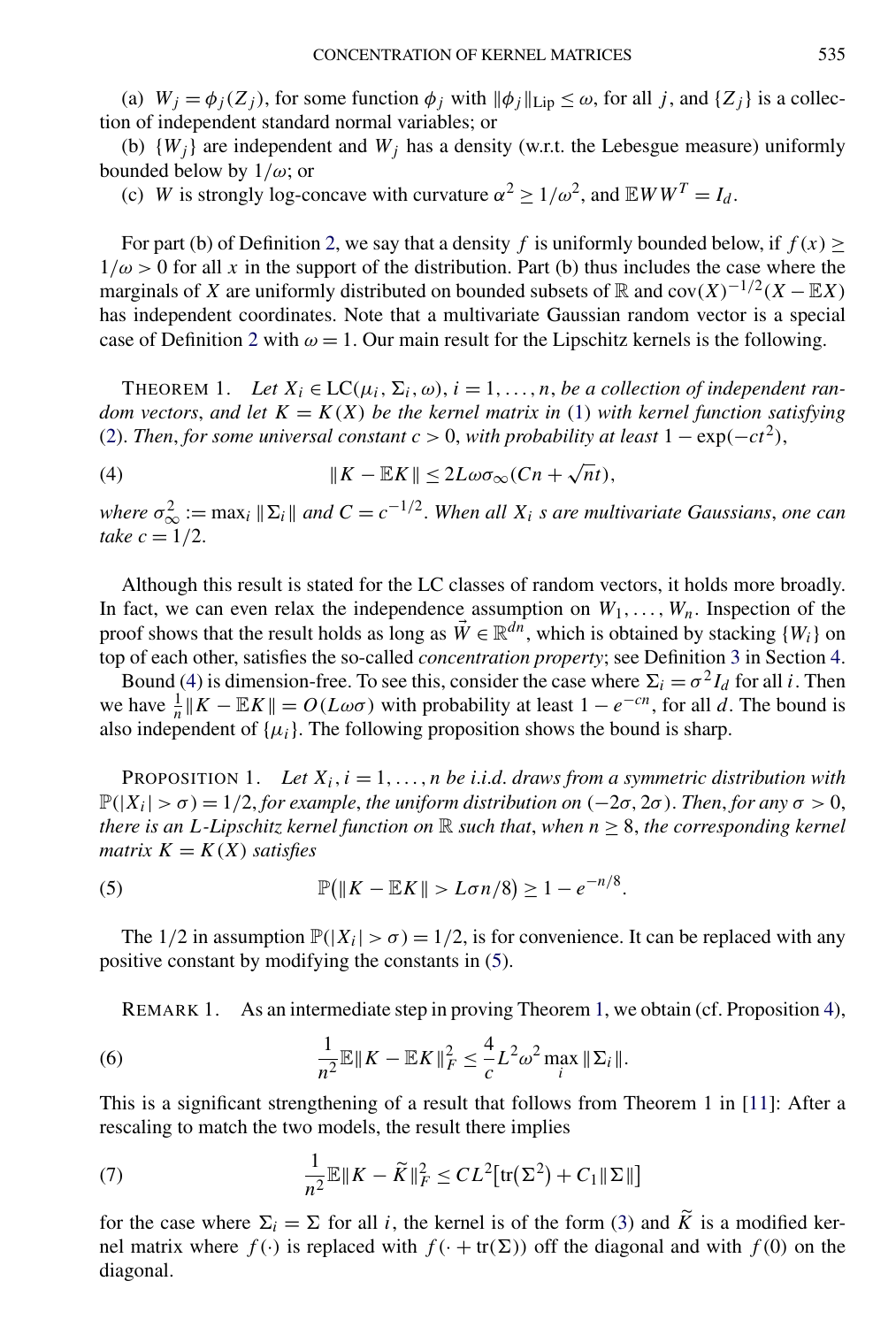<span id="page-5-0"></span>Our result is much sharper since the bound does not scale with *d*. It is also more general in some aspects, namely, that it applies to any Lipschitz kernel, not necessarily of the form [\(3\)](#page-3-0), and we allow for heterogeneity in the covariance matrices of the data points. Our result is stated in terms of the mean matrix E*K* which is a more natural object. Moreover, we prove a full concentration result in Theorem [1](#page-4-0) which goes beyond controlling the mean of the deviation as in [\(6\)](#page-4-0) and [\(7\)](#page-4-0). On the other hand, the result in [\[11\]](#page-24-0) is more general in another direction: it applies to  $X_i = \mu_i + \sqrt{\Sigma W_i}$  where  $W_i$  have independent coordinates with bounded fourth moments. (Note that  $\Sigma$  is the same for all data points in [\[11\]](#page-24-0).) Since we seek exponential concentration, we need stronger control of the tail probabilities.

EXAMPLE 1 (Gaussian kernel and isotropic noise). Let us consider the implications of Theorem [1](#page-4-0) for the Gaussian kernel, assuming that the underlying random vectors follow:

(8) 
$$
X_i = \mu_i + \frac{\sigma_i}{\sqrt{d}} w_i, \quad w_i \stackrel{\text{i.i.d.}}{\sim} N(0, I_d).
$$

As will be discussed in Section [3,](#page-7-0) by allowing  $\mu_i$  to vary over some latent clusters in the data, (8) provides a simple model for studying clustering problems. The scaling of the noise data, (δ) provides a simple model for studying clustering problems. The scaling of the noise variances by  $\sqrt{d}$  is so that the two terms  $\mu_i$  and  $(\sigma_i/\sqrt{d})w_i$  are balanced in size as *d* → ∞. Without the scaling, since  $||w_i||$  concentrates around  $\sqrt{d}$ , the noise  $\sigma_i w_i$  will wash out the information in the signal  $\mu_i$  (assuming  $\|\mu_i\| = O(1)$  as  $d \to \infty$ ).

Consider the Gaussian kernel on  $(\mathbb{R}^d)^2$  with bandwidth parameter *τ*:

(9) 
$$
K(x, y) = \exp\left(-\frac{1}{2\tau^2}||x - y||^2\right) = f_\tau(||x - y||), \qquad f_\tau(t) := e^{-t^2/2\tau^2}.
$$

This is a Lipschitz kernel with  $L = ||f'_{\tau}||_{\infty} = \sqrt{2}/(e\tau)$ . The expected kernel matrix  $\mathbb{E}K$  has the following entries (see Appendix B.4):

$$
[\mathbb{E}K]_{ij} = \frac{1}{s_{ij}^d} \exp\left(-\frac{\|\mu_i - \mu_j\|^2}{2s_{ij}^2 \tau^2}\right), \quad s_{ij}^2 = 1 + \frac{\sigma_i^2 + \sigma_j^2}{d\tau^2}, i \neq j.
$$

Consider the special case where  $\sigma_i = \sigma$  for all *i*, and let  $s^2 = 1 + 2\sigma^2/(d\tau^2)$ . Then the mean kernel matrix E*K* is itself a kernel matrix, based on a Gaussian kernel with updated bandwidth parameter  $\tau s$ , applied to mean vectors  $\{\mu_i\}$ , that is,

$$
\widetilde{K}_{\sigma}(\mu_i, \mu_j) := [\mathbb{E}K]_{ij} = s^{-d} f_{\tau s}(\|\mu_i - \mu_j\|).
$$

Note that the mean kernel matrix depends on the noise variance  $\sigma$ . Also, because of the scaling of the variance in (8), the prefactor  $s^{-d}$  stabilizes as  $d \to \infty$ , that is,  $s^{-d} = (1 +$  $2\sigma^2/(d\tau^2)^{-d/2} \to e^{-\sigma^2/\tau^2}$  and the kernel function approaches the standard Gaussian kernel  $f_{s\tau} \rightarrow f_1$ . (Without the variance scaling, the prefactor would go to zero.)

Applying [\(4\)](#page-4-0) with  $\sigma_{\infty} = \sigma$ ,  $\omega = 1$ ,  $c = 1/2$ ,  $L = \sqrt{2}/(e\tau)$  and replacing *t* with  $\sqrt{2}t$ ,

(10) 
$$
\frac{1}{n} \|K - \mathbb{E}K\| \leq \frac{4}{e} \frac{\sigma}{\tau} \frac{1}{\sqrt{d}} \left(1 + \frac{t}{\sqrt{n}}\right), \quad \text{w.p.} \geq 1 - e^{-t^2}.
$$

It is interesting to note that the deviation is controlled by the ratio  $\sigma/\tau$ . For example, we could have started with the alternative model without the scaling of the standard deviation could have started with the alternative model without the scaling of the standard deviation<br>by  $\sqrt{d}$ , that is, model (8) with  $\sigma_i/\sqrt{d}$  replaced with  $\sigma$ , but instead rescaled the bandwidth by  $\sqrt{a}$ , that is, model (8) with  $\sigma_i/\sqrt{a}$  replaced with  $\sigma$ , but instead rescaled the bandwidth by changing  $\tau$  to  $\tau\sqrt{d}$ . Then we would have the same exact concentration bound as in (10). This observation somewhat justifies the rule of thumb used in practice where one sets the bandwidth  $\propto \sqrt{d}$  in the absence of additional information. According to the above discussion, this choice roughly corresponds to the belief that the per-coordinate standard deviation is  $O(1)$  as  $d \rightarrow \infty$ .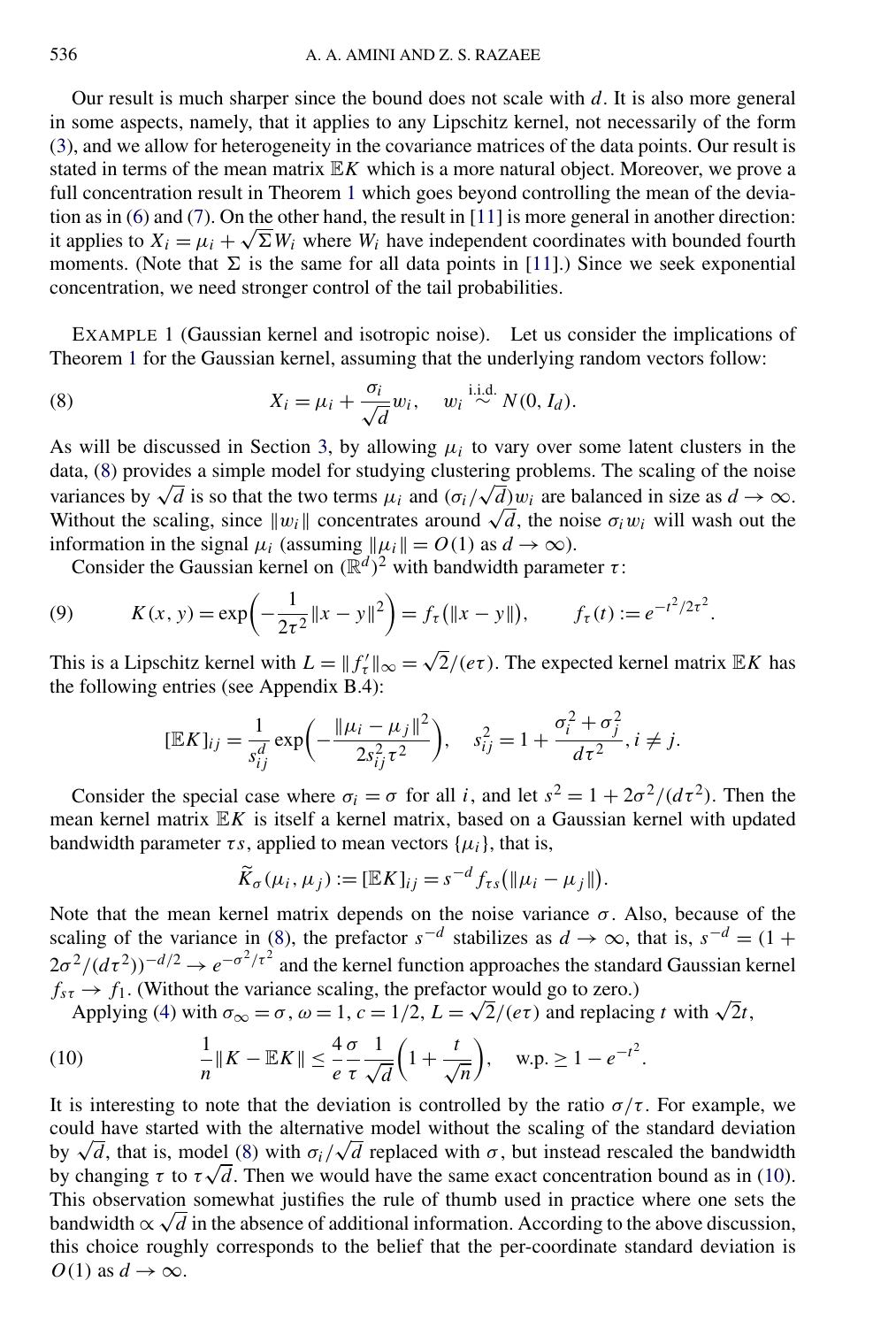<span id="page-6-0"></span>Example [1](#page-5-0) can be easily extended to the case of anisotropic noise, using the invariance of both the Gaussian kernel and the Gaussian distribution to unitary transformations. More generally, consider an extension of model [\(8\)](#page-5-0) as follows:

(11) 
$$
X_i = \mu_i + \frac{1}{\sqrt{d}} w_i, \quad w_i \stackrel{\text{i.i.d.}}{\sim} N(0, \Sigma).
$$

This is similar to the model in [\[11\]](#page-24-0), assuming in addition the Gaussianity of the noise. Ap-plying [\(4\)](#page-4-0), replacing  $\Sigma$  with  $\Sigma/\sqrt{d}$ , we have for model (11),

(12) 
$$
\frac{1}{n} \|K - \mathbb{E}K\| \le 2\sqrt{2}L\sqrt{\frac{\|\Sigma\|}{d}}\left(1 + \frac{t}{\sqrt{n}}\right), \quad \text{w.p.} \ge 1 - e^{-t^2}.
$$

In practice, it is often reasonable to assume  $\|\Sigma\| = O(1)$ . Then  $\frac{1}{n} \|K - \mathbb{E}K\| = O_p(d^{-1/2})$ as  $d \to \infty$ , that is, we get consistency in estimating  $\mathbb{E}(K/n)$  by  $\overline{K}/n$ , as dimension *d* grows.

2.2. *Euclidean kernel.* We now consider the kernel function  $K(x_1, x_2) = \langle x_1, x_2 \rangle$  which we refer to as the *Euclidean* or *inner product* kernel. The kernel matrix in this case is the Gram matrix of {*Xi*}:

(13) 
$$
K(X) = (\langle X_i, X_j \rangle) = X^T X.
$$

Our main result for the Euclidean kernel is the following.

THEOREM 2. Let  $X_i = \mu_i + \sqrt{\Sigma_i} W_i$ , where  $\{W_i, i = 1, ..., n\} \subset \mathbb{R}^d$  is a collection *of independent centered random vectors*, *each with independent sub-Gaussian coordinates*. *Here*,  $\mu_i = \mathbb{E}[X_i] \in \mathbb{R}^d$  *and each*  $\Sigma_i$  *is a d* × *d positive semidefinite matrix, with generalized square root*  $\sqrt{\Sigma_i}$ *. Let* 

$$
M = (\mu_1 \mid \cdots \mid \mu_n) \in \mathbb{R}^{d \times n}, \qquad \kappa = \max_{i,j} \|W_{ij}\|_{\psi_2},
$$
  

$$
\sigma_{\infty}^2 := \max_i \|\Sigma_i\|, \qquad \eta = d + \left(\frac{\|M\|}{\kappa \sigma_{\infty}}\right)^2.
$$

*For*  $K = K(X)$  *as in* (13) *and for any*  $u \geq 0$ , *with probability at least*  $1 - 4n^{-c_1} \exp(-c_2 u^2)$ ,

$$
\|K - \mathbb{E}K\| \le 2\kappa^2 \sigma_{\infty}^2 \eta \max(\delta^2, \delta) \quad \text{where } \delta = \sqrt{\frac{n}{\eta}} + \frac{u}{\sqrt{\eta}}
$$

*.*

*In particular, with probability at least*  $1 - 4n^{-c_1}$ ,

(14)  
\n
$$
||K - \mathbb{E}K|| = O(\kappa^2 \sigma_{\infty}^2 (n + \sqrt{n\eta}))
$$
\n
$$
= O(\kappa^2 \sigma_{\infty}^2 (n + \sqrt{n d}) + \kappa \sigma_{\infty} \sqrt{n} ||M||).
$$

A special case of this result, when  $X_i$  s are centered and isotropic ( $\mu_i = 0$ ,  $\Sigma_i = I_d$  and  $\mathbb{E}W_{ij}^2 = 1$  for all *i* and *j*), appears in [\[25\]](#page-24-0), Section 5.5. The normalized  $n \times n$  kernel matrix  $\frac{1}{n}X^T X$  is dual to the  $d \times d$  matrix  $\frac{1}{n}X X^T = \frac{1}{n} \sum_{i=1}^n X_i X_i^T$  which is the main component of the sample covariance matrix of  $\{X_i\}$ . Thus, Theorem 2 is dual to the well-known concentration results for covariance matrices. However, a major difference with covariance estimation is that with Gram matrices, the data points need not have identical distributions.

An interesting feature of bound (14) is its dependence on the mean of the underlying vectors through  $||M||$ . Contrast this with the result of Theorem [1](#page-4-0) where the bound is not affected by the mean of the random vectors  $X_i$ . Under the assumptions of Theorem 2, the mean kernel matrix is  $E K = \text{diag}(\mathbb{E} \|\tilde{X}_i\|^2, i \in [n]) + M^T M$ , where  $\tilde{X}_i = X_i - \mu_i$  is the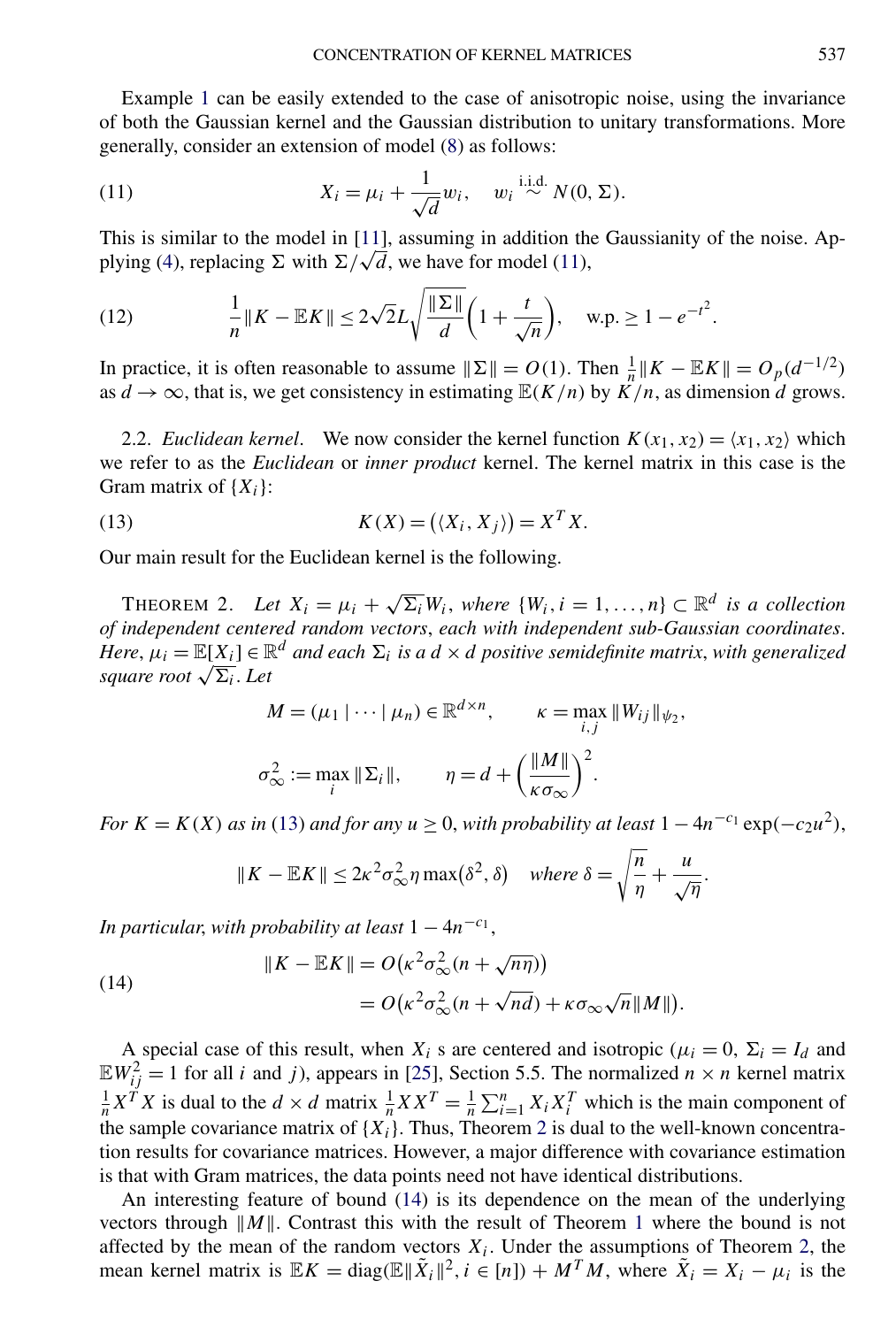<span id="page-7-0"></span>centered version of  $X_i$ . The second term has operator norm  $||M^T M|| = ||M||^2$ , whereas the relevant term in [\(14\)](#page-6-0) is of lower order in  $||M||$ . More precisely,  $\frac{||K - EK||}{||EK||} \lesssim \frac{1}{||M||}$  as  $||M|| \to \infty$ , confirming that [\(14\)](#page-6-0) is indeed a concentration result.

EXAMPLE 2. Let us continue with model [\(8\)](#page-5-0) of Example [1.](#page-5-0) The model corresponds to  $\Sigma_i = \sigma_i^2 I_d/d$  and  $\kappa \lesssim 1$  in Theorem [2.](#page-6-0) Assume that  $\sigma_i \leq \sigma$  for all *i*. It follows that  $\sigma_{\infty} \leq$ *σ/*√*<sup>d</sup>* and Theorem [2](#page-6-0) gives

$$
\frac{1}{n}||K - \mathbb{E}K|| \lesssim \sigma^2 \left(\frac{1}{d} + \frac{1}{\sqrt{nd}}\right) + \frac{\sigma}{\sqrt{nd}}||M||, \quad w.p. \ge 1 - 4n^{-c_1}.
$$

Compared with [\(10\)](#page-5-0), the deviation bound improves as *d* is increased. On the other hand, the bound directly depends on the mean matrix  $M = \mathbb{E}X$ , as opposed to [\(10\)](#page-5-0).

The bound in [\(14\)](#page-6-0) is sharp in general. To see this, first consider the term  $\kappa^2 \sigma_{\infty}^2 (n + \sqrt{nd})$ . Without loss of generality, assume  $\sigma_{\infty}^2 = 1$ . Consider the case  $X_i \sim N(0, I_d)$ , drawn i.i.d., and let *y<sub>k</sub>* be the *k*th row of  $(X_1 | \cdots | X_n)$ . Then  $y_k$ ,  $k = 1, \ldots, d$  are i.i.d. draws from  $N(0, I_n)$ . Hence,  $\frac{1}{d} || K - \mathbb{E} K || = \frac{1}{d} \sum_k y_i y_i^T - I_n ||$  is the deviation of a sample covariance matrix from its expectation which is known to scale as  $\sqrt{\frac{n}{d}} + \frac{n}{d}$ ; see, for example, [\[26\]](#page-24-0), Theorem 4.7.1.

The last term in [\(14\)](#page-6-0) is also unavoidable when  $n \geq Cd$  for a sufficiently large constant *C*. To see this, let  $X = \sigma_{\infty}^{-1}M + \sigma_{\infty}W \in \mathbb{R}^{d \times n}$  where  $X_i$ ,  $M_i$  and  $W_i$  are the *i*th columns of *X*, *M* and *W*, respectively, and  $W_i \sim N(0, I_d)$  drawn i.i.d. Letting  $\sigma_{\infty} \to 0$ , we have  $\|K - \mathbb{E}K\| \to 2\|M^TW\|$ . Note that  $\frac{1}{n}WW^T$  is a sample covariance matrix, concentrated around *I<sub>d</sub>*. By taking  $n \geq Cd$  for a large constant *C*, we have  $\frac{1}{n}WW^T \geq \frac{1}{2}I_d$ , with high probability. It follows that  $2||M^T W|| = 2\sqrt{||M^T W W^T M||} \ge 2(\frac{n}{2}||M^T M||)^{1/2} \ge \sqrt{2n}||M||$ , which is proportional to bound [\(14\)](#page-6-0) after replacing *M* with  $\sigma_{\infty}^{-1}M$  and letting  $\sigma_{\infty} \to 0$ .

**3. Kernel spectral clustering.** We now consider how the concentration bounds of Section [2](#page-3-0) can be used to derive performance bounds for the kernel spectral clustering.

3.1. *A kernel clustering algorithm*. Let  $\mu \mapsto \Sigma(\mu)$  be a map from  $\mathbb{R}^d$  to positive semidefinite matrices, and let  $\sqrt{\Sigma(\mu)}$  denote its matrix square-root. We consider a nonparametric mixture model perturbed by noise, as follows:

(15) 
$$
X_i = \mu_i + \frac{\sigma}{\sqrt{d}} \sqrt{\Sigma(\mu_i)} w_i, \quad \mu_i \stackrel{\text{i.i.d.}}{\sim} \sum_{k=1}^R \bar{\pi}_k P_k, w_i \stackrel{\text{i.i.d.}}{\sim} N(0, I_d),
$$

for  $i = 1, \ldots, n$ , where  $\mu_i$  is the signal,  $w_i$  is the noise, and the two pieces are independent. Note that the distribution of  $X_i$  goes beyond a nonparametric mixture model unless  $\mu \mapsto$  $\Sigma(\mu)$  is constant. The reason for introducing the extra parameter  $\sigma$  is the convenience of setting  $\Sigma(\mu_i) = I_d$  to study the case of isotropic noise. We think of  $\Sigma(\mu)$  as a normalized covariance matrix (say  $\|\Sigma(\mu)\| \leq 1$ ) measuring anisotropy of the noise, and of  $\sigma$  as the overall noise level. The Gaussian assumption for  $w_i$  is for simplicity; the result holds for all the cases in Theorem [1.](#page-4-0) Here,  ${P_k}$  are the distributions constituting the mixture components, and  $\bar{\pi}_k \in [0, 1]$  are the class priors. In a typical case, components  $\{P_k\}$  are supported on lowerdimensional submanifolds of  $\mathbb{R}^d$ , singular w.r.t. the Lebesgue measure and singular w.r.t. to each other; see, for example, Figure [1.](#page-8-0) Although, none of these assumptions are required for the result we present. Intuitively, the kernel clustering should perform well if we only observe  $\{\mu_i\}$  and we would like to study the effect of adding noise to such ideal clustered data.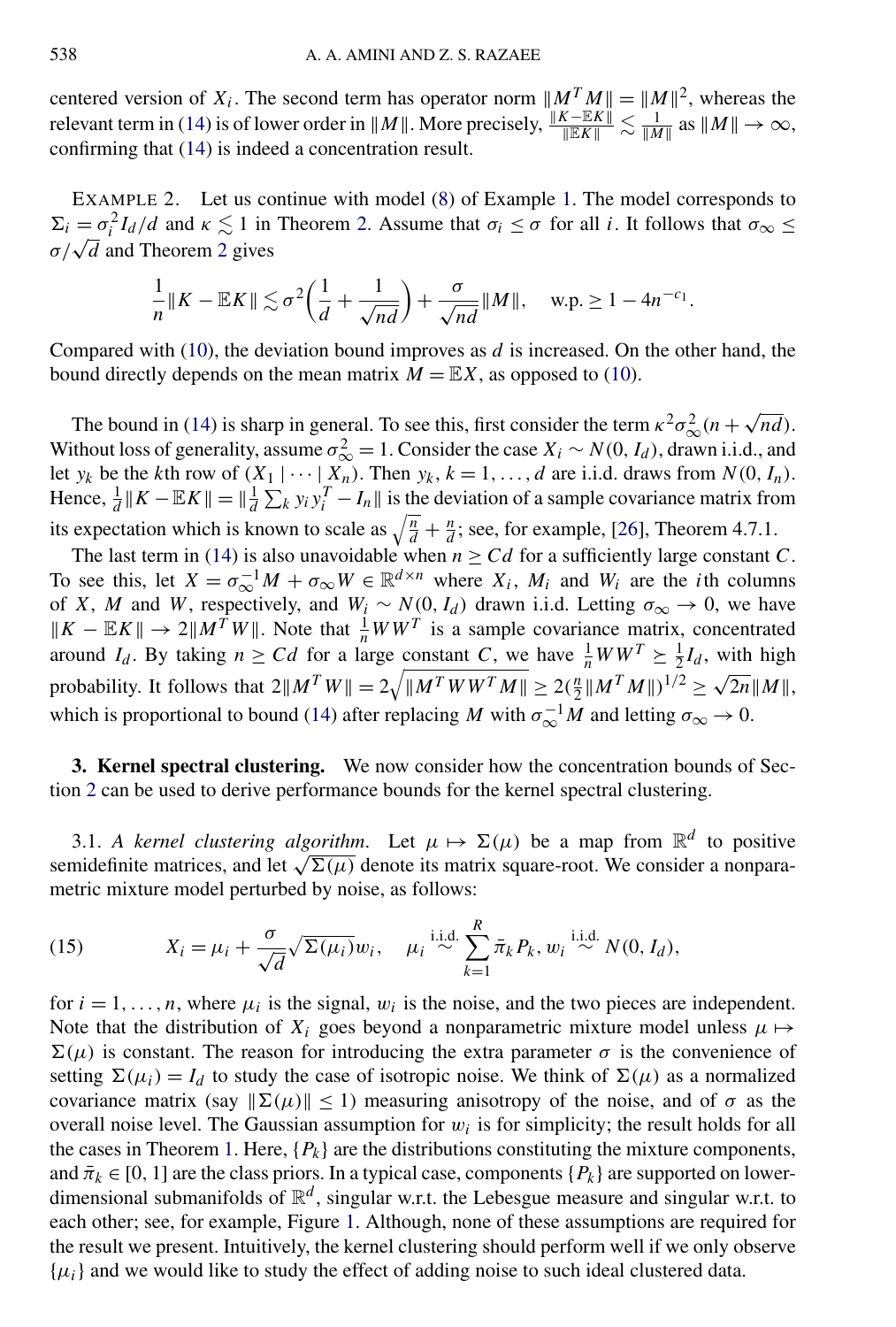<span id="page-8-0"></span>

FIG. 1. *Example of the signal-plus-noise clustering model* (16) *with two signal component P*1 *and P*2, *each a uniform distribution on a circle in*  $d = 2$  *dimensions, and*  $\Sigma_0 = I_2$ *. The plots correspond to different noise*  $levels \sigma$ .

Model  $(15)$  is sufficiently general to allow the noise structure to vary based on the signal. A special case is when  $\Sigma(\mu) = \Sigma_0$  is constant, in which case the model is equivalent to

(16) 
$$
X_i = \mu_i + \frac{\sigma}{\sqrt{d}} w'_i, \quad \mu_i \stackrel{\text{i.i.d.}}{\sim} \sum_{k=1}^R \bar{\pi}_k P_k, w'_i \stackrel{\text{i.i.d.}}{\sim} N(0, \Sigma_0).
$$

This special case is often encountered in the literature.

Given a kernel function, we can form the kernel matrix  $K = K(X)$  as in [\(1\)](#page-3-0). Throughout this section, unless otherwise stated, we condition on  $\mu = (\mu_i)$ , hence the expectations and probability statements are w.r.t. the randomness in  $w = (w_i)$ . Let  $K_\sigma(\mu) := \mathbb{E}[K(x_i, x_i)],$ which should be interpreted as  $\widetilde{K}_{\sigma}(\mu) = \mathbb{E}[K(x_i, x_j) | \mu]$ , by the convention just discussed. The mean kernel matrix  $\widetilde{K}(\mu)$  has the following off-diagonal entries under model [\(15\)](#page-7-0):

(17) 
$$
[\widetilde{K}_{\sigma}(\mu)]_{ij} = [\mathbb{E}K]_{ij} = \widetilde{K}_{\sigma}(\mu_i, \mu_j), \quad i \neq j,
$$

where, with some abuse of the notation regarding  $\widetilde{K}_{\sigma}$ , we have defined:

(18) 
$$
\widetilde{K}_{\sigma}(u,v) := \mathbb{E}\bigg[K\bigg(u + \frac{\sigma}{\sqrt{d}}\sqrt{\Sigma(u)}w_1, v + \frac{\sigma}{\sqrt{d}}\sqrt{\Sigma(v)}w_2\bigg)\bigg], \quad u \neq v.
$$

Here, the expectation is w.r.t. the randomness in  $w_1$  and  $w_2$ . Note that we are using  $\widetilde{K}_{\sigma}$  to refer to both the mean kernel matrix and the corresponding kernel function. In the special case of constant noise covariance,  $\Sigma(\mu) = \Sigma_0$ , we simply have

(19) 
$$
\widetilde{K}_{\sigma}(u,v) := \mathbb{E}\bigg[K\bigg(u + \frac{\sigma}{\sqrt{d}}w'_1,v + \frac{\sigma}{\sqrt{d}}w'_2\bigg)\bigg], \quad u \neq v,
$$

where  $w'_1$  and  $w'_2$  are independent  $N(0, \Sigma_0)$  variates. The properties of the new kernel matrix  $K_{\sigma}(\mu)$  plays a key role in our analysis.

We analyze the kernel-based spectral clustering (KSC) approach summarized in Algorithm 1 which is based on the recent SC-RRE algorithm of [\[31\]](#page-25-0) for network clustering. An

# **Algorithm 1** A kernel spectral clustering (KSC) algorithm

**Input:** (a) Data points  $x_1, \ldots, x_n \in \mathbb{R}$ , (b) the number of clusters *R* and (c) the kernel function  $(x, y) \mapsto K(x, y)$ , not necessarily positive semidefinite.

### **Output:** Cluster labels.

- 1: Form the normalized kernel matrix  $A := (K(x_i, x_j)/n) \in \mathbb{R}^{n \times n}$ .
- 2: Obtain  $A^{(R)} = \hat{U}_1 \hat{\Lambda}_1 \hat{U}_1^T$ , the *R*-truncated eigenvalue decomposition (EVD) of *A*. That is, if  $A = \hat{U} \hat{\Lambda} \hat{U}^T$  is the full EVD of *A*, where  $\hat{\Lambda} = \text{diag}(\hat{\lambda}_1, \dots, \hat{\lambda}_n)$  with  $|\hat{\lambda}_1| \geq \dots \geq$  $|\hat{\lambda}_n|$ , then  $\hat{\Lambda}_1 = \text{diag}(\hat{\lambda}_1, \dots, \hat{\lambda}_R)$ , and  $\hat{U}_1 \in \mathbb{R}^{n \times R}$  collects the first *R* columns of  $\hat{U}$ .
- 3: Apply an isometry-invariant, constant-factor, *k*-means algorithm (with *R* clusters) on  $\hat{U}_1 \hat{\Lambda}_1$  to recover the cluster labels.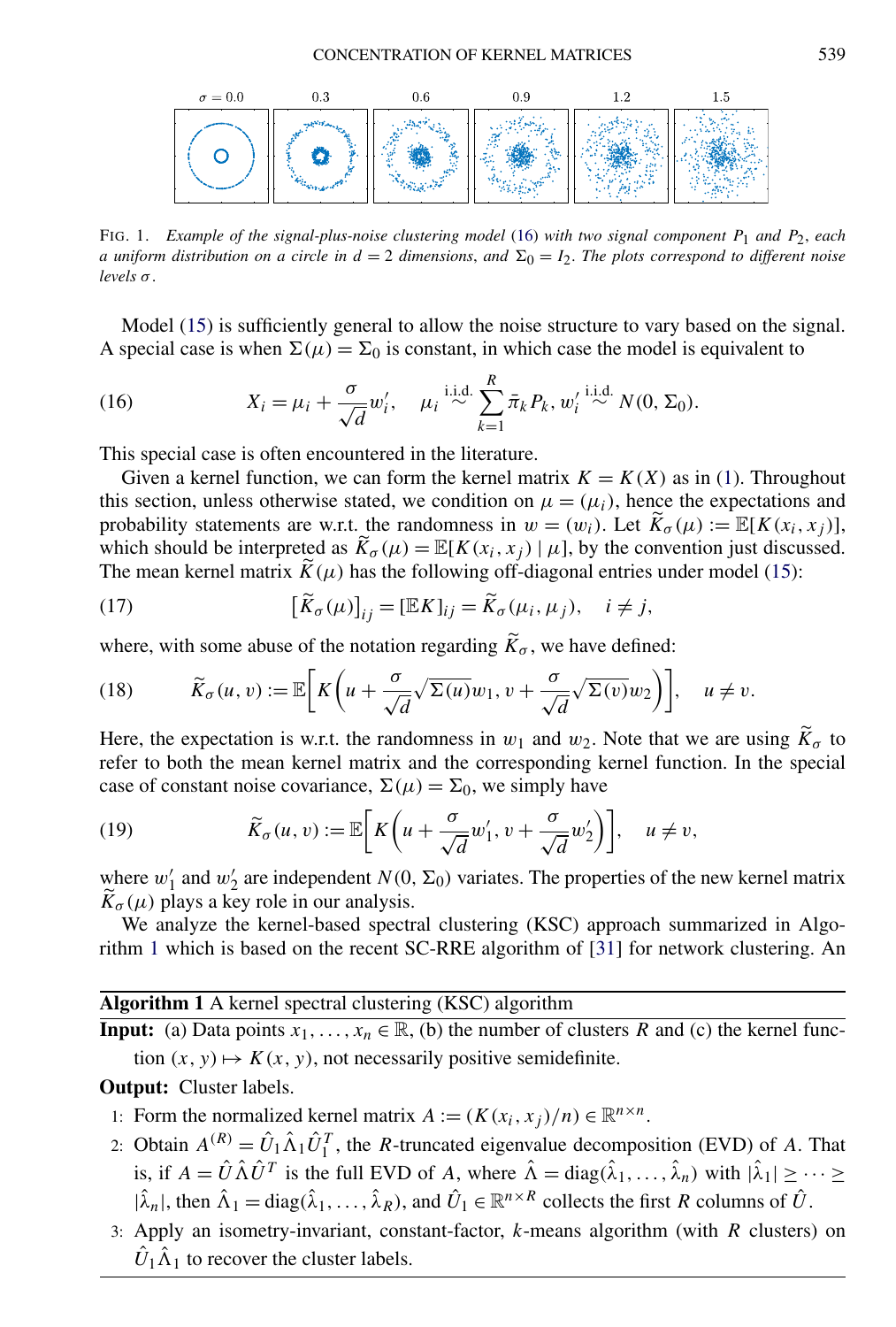<span id="page-9-0"></span>advantage of this spectral algorithm is that we can provide theoretical guarantees that are explicitly expressed in terms of the original parameters of the model, avoiding eigenvalues in the statement of the bounds. The connection with network clustering is as follows: We can treat  $K/n \in \mathbb{R}^{n \times n}$  as a similarity matrix, effectively defining a weighted network among *n* entities, and then use the adjacency-based spectral clustering described in [\[31\]](#page-25-0).

Algorithm [1](#page-8-0) proceeds by forming the *R*-truncated eigenvalue decomposition of the similarity matrix  $A = K/n$ , denoted as  $\overline{A}^{(R)} = \hat{U}_1 \hat{\Lambda}_1 \hat{U}_1^T$ . One then performs a constant-factor approximate *k*-means algorithm on the rows of  $\hat{U}_1 \hat{\Lambda}_1$  to obtain the estimated cluster labels. The details of this step are as follows: For a set  $\mathcal{Y} = \{y_1, \ldots, y_R\} \subset \mathbb{R}^D$  and any point  $x \in \mathbb{R}^D$ , let  $d(x, y) = \min_{y \in Y} ||x - y||$ . The *k*-means problem, with *R* clusters, seeks to minimize  $\sum_{i=1}^{n} d(X_i, Y)^2$  over *R*-element subsets Y of  $\mathbb{R}^D$ . This problem is in general NP-hard. However, it is possible to find  $\kappa$ -approximate solutions in polynomial-time, that is,  $\hat{y}$  such that  $\sum_i d(X_i, \hat{Y})^2 \le \kappa \cdot \min_{Y} \sum_i d(X_i, Y)^2$ . Given,  $\hat{Y}$ , every point  $X_i$  is mapped to the closest element of  $Y$ , producing cluster labels. We further assume that the algorithm for deriving the *κ*-approximate solution is isometry-invariant, that is, it only depends on the pairwise distances among  ${X_i}$ . Examples of such algorithms for deriving a  $\kappa = 1 + \varepsilon$  approximation are the approach of [\[18\]](#page-24-0) with time complexity  $O(2^{poly(R/\varepsilon)}nD)$  [\[1\]](#page-23-0) and that of [\[7\]](#page-24-0) with complexity  $O(nDR + 2^{\text{poly}(R/\varepsilon)}D^2\log^{D+2}n)$ . Since we apply these algorithms with  $\varepsilon = O(1)$  and  $D = R$ , assuming  $R = O(1)$ , both algorithms run in  $O(n)$  time.

3.2. *Finite-sample bounds on misclassification error.* Let  $z_i \in \{0, 1\}^R$  be the label of data point *i*, determining the component of the mixture to which  $\mu_i$  belongs. We use onehot encoding for  $z_i$ , so that  $z_{ik} = 1$  if and only if data point *i* belongs to cluster *k*, that is,  $\mu_i \sim P_k$ . Let  $C_k := \{i : z_{ik} = 1\}$  denote the indices of data points in the *k*th cluster,  $n_k := |C_k|$ and  $\pi_k := n_k/n$ , the size and the (empirical) proportion of the *k*th cluster, respectively.

For  $k, \ell \in [R]$ , let  $\widehat{P}_{k,\ell}$  be the empirical measure on  $\mathbb{R}^d \times \mathbb{R}^d$  given by

$$
\widehat{P}_{k\ell} := \widehat{P}_{k\ell}(\mu) = \frac{1}{n_k n_\ell} \sum_{(i,j) \in [n]^2} z_{ik} z_{j\ell} \delta_{(\mu_i,\mu_j)} = \frac{1}{n_k n_\ell} \sum_{i \in \mathcal{C}_k, j \in \mathcal{C}_\ell} \delta_{(\mu_i,\mu_j)},
$$

where  $\delta_{(\mu_i, \mu_j)}$  is a point-mass measure at  $(\mu_i, \mu_j)$ . In words,  $\hat{P}_{k\ell}$  is the empirical measure when the data consists of pairs  $(\mu_i, \mu_j)$ , as *i* and *j* range over the *k*th and *l*th clusters, respectively. Consider the mean and variances of these empirical measures:

(20) 
$$
\Psi_{k\ell} := \mathbb{E}[\widetilde{K}_{\sigma}(X,Y)], \qquad v_{k\ell}^2 := \text{var}(\widetilde{K}_{\sigma}(X,Y)), \quad (X,Y) \sim \widehat{P}_{k\ell}.
$$

Let  $\overline{v}^2$  be the average variance

(21) 
$$
\overline{v}^2 := \sum_{k,\ell \in [R]} \pi_k \pi_\ell v_{k\ell}^2,
$$

and define the following minimum separations:

(22) 
$$
\gamma^{2} := \min_{k \neq \ell} D_{k\ell}, \qquad \tilde{\gamma}^{2} := \min_{k \neq \ell} \pi_{\ell} D_{k\ell}, \quad D_{k\ell} := \sum_{r=1}^{R} \pi_{r} (\Psi_{kr} - \Psi_{\ell r})^{2}.
$$

When the clusters are roughly balanced, we have  $\pi_k \leq 1/R$  for all  $k \in [R]$ , hence  $\tilde{\gamma}^2 \approx \gamma^2/R$ . If the number of clusters does not grow with *n*, then  $\tilde{\gamma}^2 \approx \gamma^2$ .

Let  $\{\hat{z}_i\}$  be the labels outputted by Algorithm [1](#page-8-0) and let  $\overline{M}$  be the corresponding average misclassification rate relative to the true labels. That is,  $\overline{Mis} = \min_{\sigma} \frac{1}{n} 1\{\sigma(\hat{z}_i) \neq z_i\}$  where the minimum is take over all permutations  $\sigma : [R] \to [R]$ . (Here, we treat both  $\hat{z}_i$  and  $z_i$  as elements of [*R*].) We are now ready to state our result on the performance of kernel spectral clustering.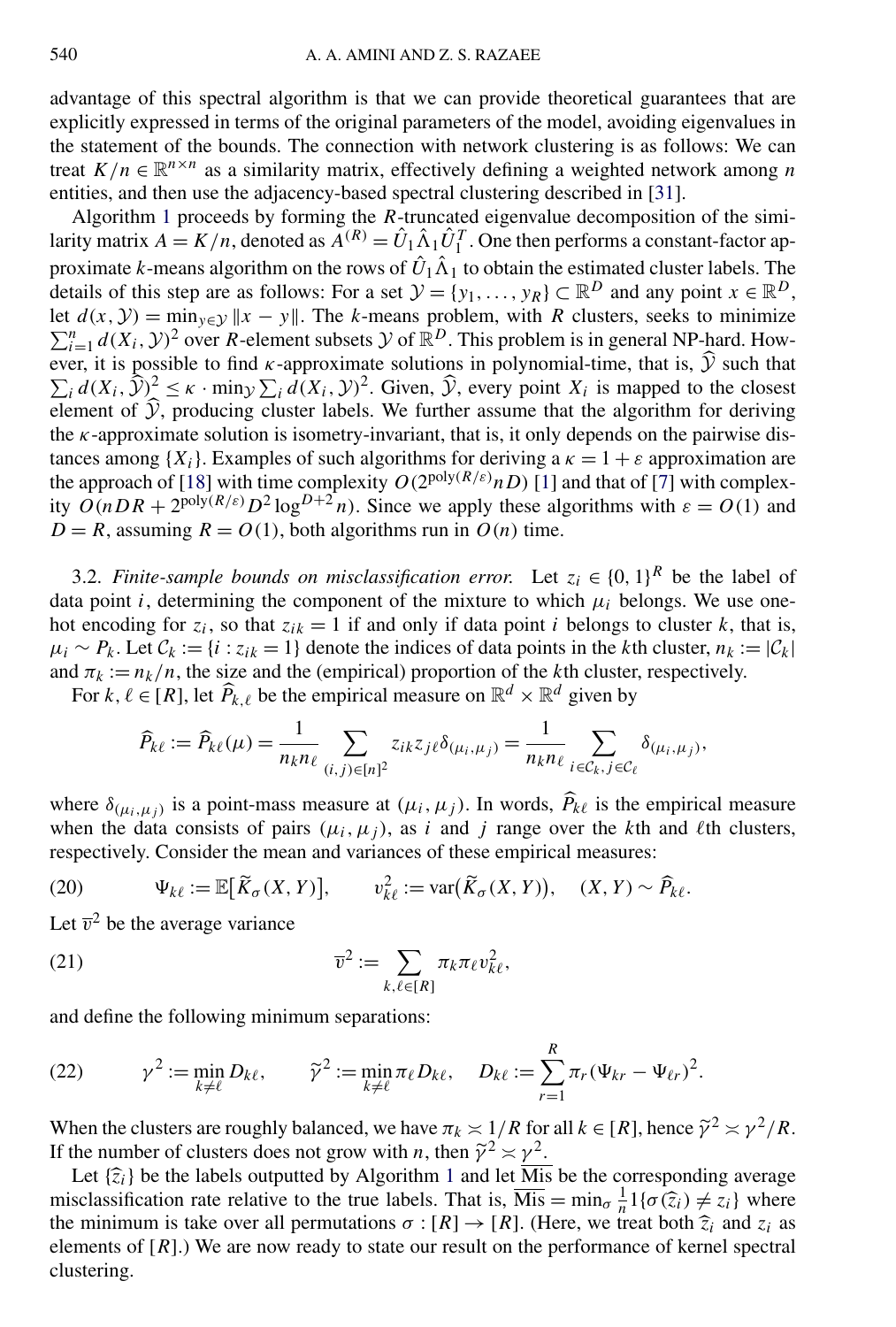<span id="page-10-0"></span>THEOREM 3. Assume that the data points  $\{X_i, i = 1, ..., d\} \subset \mathbb{R}^d$  follow the nonpara*metric noisy mixture model* [\(15\)](#page-7-0). *Consider the kernel spectral clustering Algorithm* [1](#page-8-0) *with an L-Lipschitz kernel function as in* [\(2\)](#page-3-0). *Let*  $\overline{v}^2$  *and*  $\gamma^2$  *be defined, based on*  $\widetilde{K}_{\sigma}$ *, as given in* [\(18\)](#page-8-0).  $Fix t > 0$ , *and let* 

(23) 
$$
F(\gamma^2, \overline{\nu}^2) := \frac{16R}{\gamma^2} \left[ \frac{4L^2 \sigma^2}{d} \left( 1 + \frac{t}{\sqrt{n}} \right)^2 \max_i \|\Sigma(\mu_i)\| + \overline{\nu}^2 \right]
$$

*and*  $C_1 := 4(1 + \kappa)^2$  *where*  $\kappa$  *is the approximation factor of the k-means algorithm. Assume that*  $F(\tilde{\gamma}^2, \overline{v}^2) \leq C_1^{-1}$ . *Then, with probability at least*  $1 - \exp(-t^2)$ , *the average misclassification rate of Algorithm* [1](#page-8-0) *satisfies*

(24) 
$$
\overline{\text{Mis}} \leq C_1 F(\gamma^2, \overline{v}^2).
$$

A similar result can be stated for the Euclidean kernel of Section [2.2.](#page-6-0) Consider the special case where  $\Sigma(\mu) = \Sigma_0$  for all  $\mu$ . The quantity  $\overline{v}^2/\gamma^2$  in (23) is a measure of the hardness of the noiseless clustering problem, which we refer to as the approximation error. The first term in bound (23) is the contribution due to noise, the so-called estimation error. Both quantities depend on the noise level  $\sigma$  as well as the noise structure  $\Sigma(\mu_i)$ , through  $\tilde{K}_{\sigma}$  in [\(19\)](#page-8-0). Thus, a more precise statement is that  $\overline{v}^2/\gamma^2$  measures the hardness of the noiseless problem *at the appropriate level determined by the noise level*  $\sigma$ , *and noise structure*  $\Sigma(\mu_i)$ . This dependence on noise can become negligible in the high-dimensional setting where  $d \rightarrow \infty$ ; see Section [3.3.](#page-12-0)

The geometry of the signal directly affects the approximation error. In a classical parametric mixture model,  $P_k = \delta_{\mu_k^*}$ , that is, point masses at  $\{\mu_1^*, \dots, \mu_R^*\}$ , in which case  $\overline{v}^2 = 0$ , that is, the approximation error vanishes. Another example with  $\overline{v}^2 = 0$ , is the case of separating a point mass at the origin,  $P_1 = \delta_0$ , from the sphere,  $P_2 = \text{Unif}(S^{d-1})$ . A more elaborate example is the nested sphere model discussed below.

In addition, both the approximation and estimation errors depend on the choice of the kernel function  $K(\cdot, \cdot)$ : the estimation error through the Lipschitz constant *L* and approximation error clearly as the definitions of  $\overline{v}^2$  and  $\gamma^2$  show. When the kernel class has a tuning parameter, one might be able to trade-off the contributions of these terms as the following example shows.

EXAMPLE 3 (Spectral clustering with Gaussian kernel). Consider the case of constant isotropic noise  $\Sigma_0 = I_d$  and the Gaussian kernel [\(9\)](#page-5-0) with bandwidth  $\tau$ . As discussed in Ex-ample [1,](#page-5-0) the Lipschitz constant is  $L \lesssim 1/\tau$ . Thus the misclassification bound (23) in this case reduces to

(25) 
$$
\overline{\text{Mis}} \lesssim \frac{R}{\gamma^2} \left[ \frac{\sigma^2}{\tau^2} \frac{1}{d} \left( 1 + \frac{t}{\sqrt{n}} \right)^2 + \overline{v}^2 \right]
$$

which holds with probability  $\geq 1 - e^{-t^2}$ . Roughly speaking, assuming  $R = O(1)$ , the estimation error is  $\le \frac{\sigma^2}{\gamma^2 d}$  and the approximation error  $\le \frac{\tau^2}{\gamma^2}$ . The estimation error is  $O(d^{-1})$ , as  $d \to \infty$ , assuming that  $\gamma^2$  stays away from 0, which is the case as discussed in Section [3.3.](#page-12-0)

As argued in Example [1,](#page-5-0)  $\widetilde{K}_{\sigma}$  is again a Gaussian kernel, with modified bandwidth:

(26) 
$$
\widetilde{K}_{\sigma}(\mu_{i}, \mu_{j}) = s^{-d} f_{\tau s}(\|\mu_{i} - \mu_{j}\|), \qquad s^{2} = 1 + \frac{2\sigma^{2}}{d\tau^{2}}.
$$

Since  $\bar{v}^2$  and  $\gamma^2$  are defined based on  $\tilde{K}_{\sigma}$ , both the approximation and estimation errors depend on the normalized bandwidth  $\tau/\sigma$ . In addition, the approximation error also depends on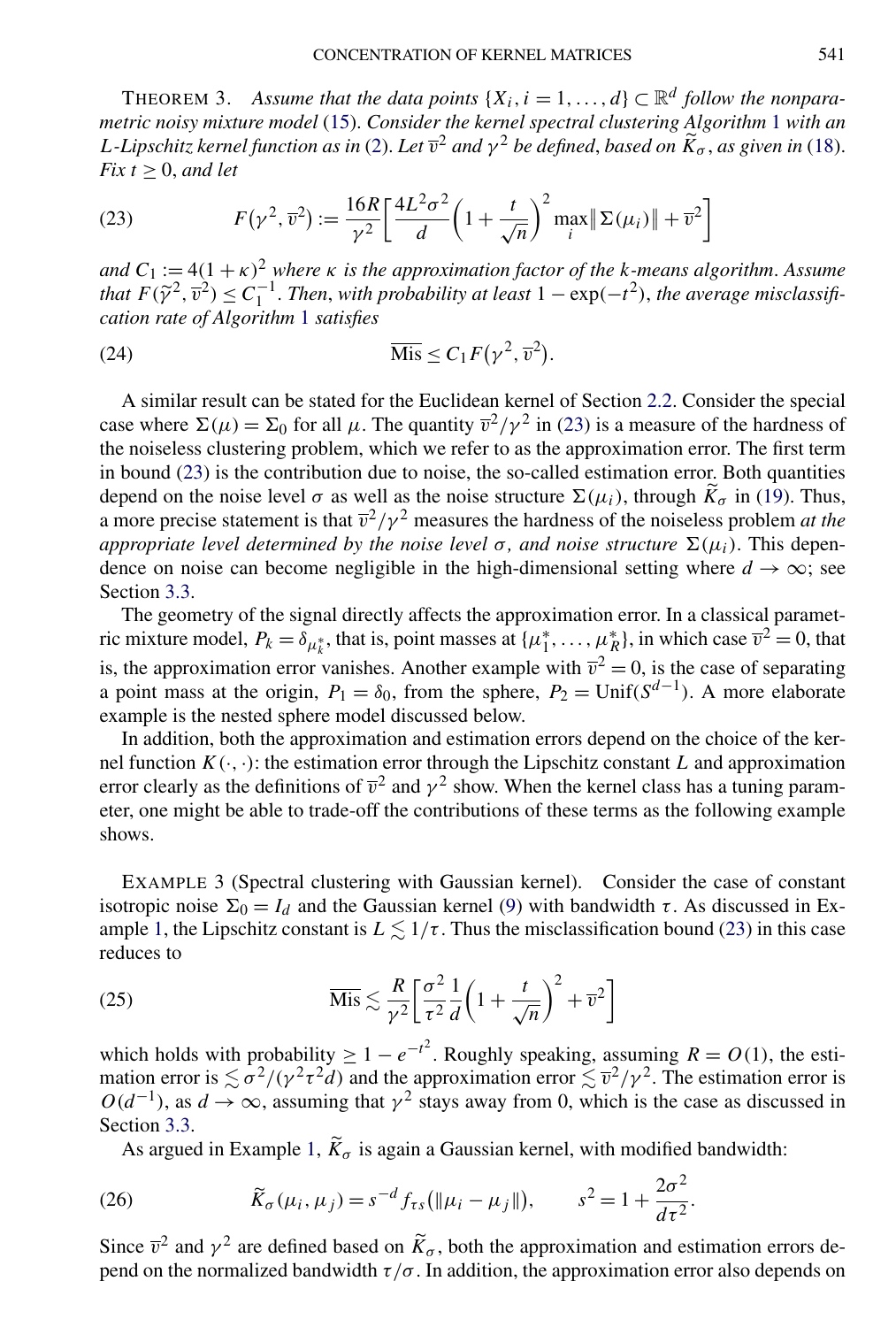<span id="page-11-0"></span>

FIG. 2. Plots of the first two coordinates of  $X_i$  for the "nested spheres" example, with radii  $r_i = 1, 5, 10$ , noise *level*  $\sigma = 1.5$  *and variable d. The top and bottom rows corresponds to the isotropic versus radial noise models, respectively*. *The plots look qualitatively the same in both cases*. *As can be seen*, *for large d*, *it is very hard to distinguish the clusters from a low-dimensional projection*. (*The scale of the plots varies with d*.)

the bandwidth-normalized pairwise distances of the signal component, that is,  $\|\mu_i - \mu_j\|/\tau$ , for  $i, j \in [n]$ . It is interesting to note that the dependence of the approximation error on the noise level  $\sigma$  vanishes as  $d \to \infty$ . In Example [5](#page-13-0) below, we provide explicit limit expressions for  $\overline{v}^2$  and  $\gamma^2$ .

EXAMPLE 4 (Nested spheres with radial noise). Assume that the signal mixture components  $\{P_k\}$  are uniform distributions on nested spheres in  $\mathbb{R}^d$  of various radii:  $r_1, \ldots, r_R$ . Assume that to each  $\mu_i$ , drawn from the mixture, we add a Gaussian noise in the direction perpendicular to the sphere, that is,

(27) 
$$
X_i = \mu_i + \frac{\sigma}{\sqrt{d}} \frac{\mu_i}{\|\mu_i\|} \xi_i, \quad \xi_i \stackrel{\text{i.i.d.}}{\sim} N(0, 1).
$$

Figure 2 illustrates an example of this noise setup in comparison with the isotropic case. The radial noise structure falls under model [\(15\)](#page-7-0) with  $\Sigma(\mu) := \mu \mu^{T} / ||\mu||^{2}$ , i.e., the rank-one projection onto the span of  $\mu$ . Since max<sub>i</sub>  $\|\Sigma(\mu_i)\| = 1$ , the misclassification bound obtained from [\(23\)](#page-10-0) is similar to [\(25\)](#page-10-0) in the isotropic case, with  $1/\tau^2$  replaced with  $L^2$ . Thus, the dominant term in the estimation error is  $\leq (RL^2\sigma^2)/(\gamma^2d)$  which is  $O(1/d)$  as  $d \to \infty$ , assuming that  $\gamma^2$  stays bounded away from 0. (This is the case as discussed in Section [3.3.](#page-12-0)) Note that the behavior of the estimation error is the same as that of the isotropic case. Let us also compute the mean kernel function, assuming as the base, the usual Gaussian kernel [\(9\)](#page-5-0). We have

$$
\widetilde{K}_{\sigma}(u, v) := \mathbb{E}\bigg[K\bigg(u + \frac{\sigma}{\sqrt{d}}\widetilde{u}\xi_1, v + \frac{\sigma}{\sqrt{d}}\widetilde{v}\xi_2\bigg)\bigg]
$$

$$
= \mathbb{E}\exp\bigg(-\frac{\|u - v + (\sigma/\sqrt{d})w\|^2}{2\tau^2}\bigg),
$$

where  $\tilde{u} = u/||u||$ ,  $\tilde{v} = v/||v||$ , and  $w = \tilde{u}\xi_1 - \tilde{v}\xi_2 \sim N(0, \tilde{u}\tilde{u}^T + \tilde{v}\tilde{v}^T)$ . One can show that

$$
\widetilde{K}_{\sigma}(u,v) = \frac{1}{s_1 s_2} \exp \left\{-\frac{1}{2\tau^2} \left[ \frac{\lambda_1}{2s_1^2} (\|u\| - \text{sign}(\alpha) \|v\|)^2 \right] \right\}
$$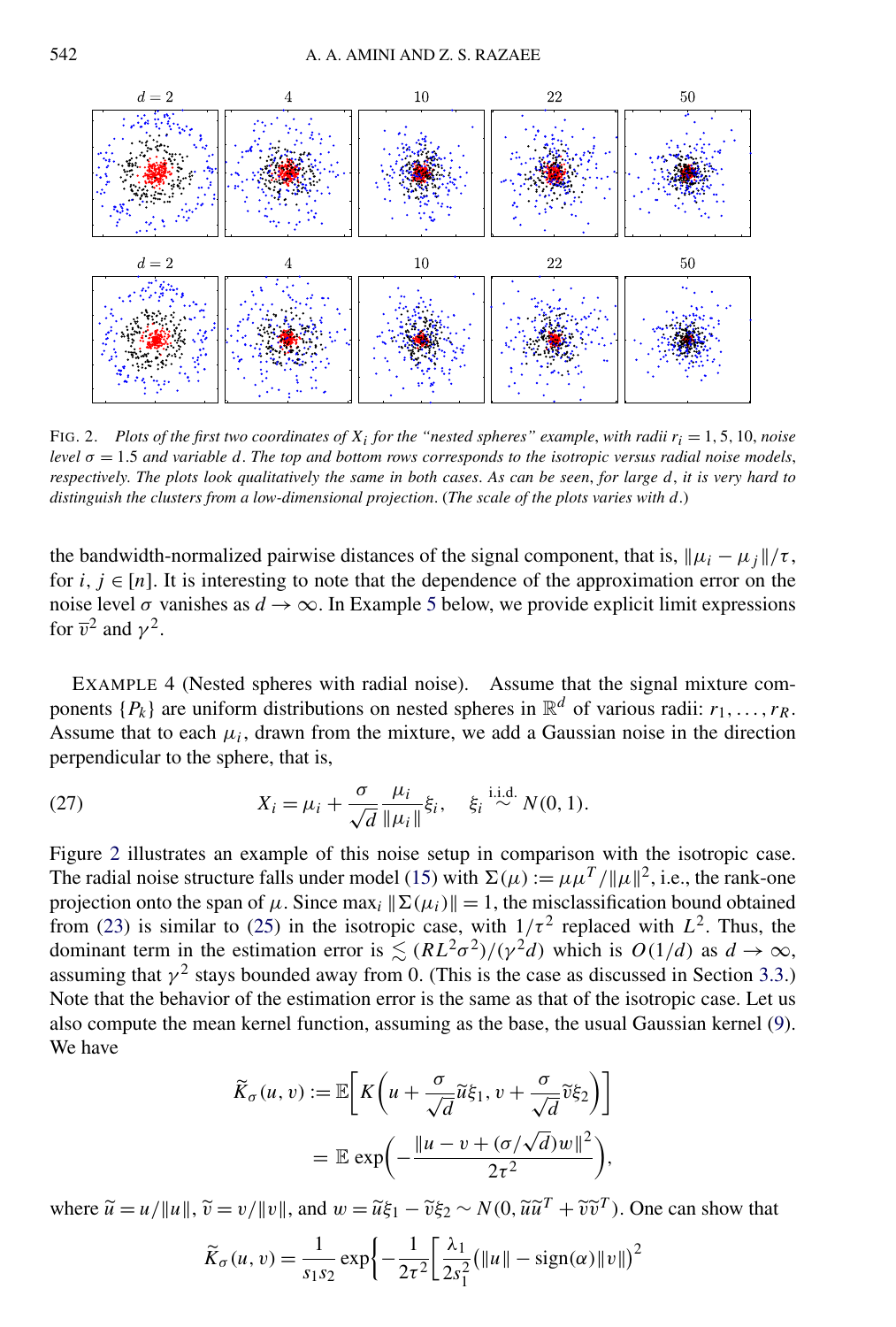<span id="page-12-0"></span>(28)  
\n
$$
+\frac{\lambda_2}{2s_2^2} (||u|| + sign(\alpha)||v||)^2],
$$
\n
$$
s_i^2 = 1 + \frac{\sigma^2 \lambda_i}{\tau^2 d}, \quad i = 1, 2,
$$
\n
$$
\lambda_1 = 1 + |\alpha|, \qquad \lambda_2 = 1 - |\alpha|, \quad \alpha = \frac{\langle u, v \rangle}{||u|| ||v||}
$$

assuming that  $\alpha \neq 0$ , and  $u \neq v$ . See Appendix B.1 for details. It is interesting to note that this mean kernel mostly depends on the norms of  $u$  and  $v$ . The dependence on  $\alpha$ , the angle between *u* and *v*, is quite weak (through  $s_i^2$  and sign( $\alpha$ )) and mostly goes away as  $d \to \infty$ . In the next section, we argue that the approximation error  $\overline{v}^2/\gamma^2$  based on this kernel also goes to zero as *n*,  $d \rightarrow \infty$ .

3.3. *Population-level parameters*. The quantities  $v_{k\ell}^2$  and  $\Psi_{k\ell}^2$  that underlie  $\bar{v}^2$  and  $\gamma^2$ , and control the approximation error in Theorem [3,](#page-10-0) are defined based on the empirical measures  $P_{k\ell}$ . But it is also possible to state them directly in terms of the underlying populationlevel components  $\{P_k\}$  and the related integrals. The main idea is that  $\widehat{P}_{k\ell}$ , in general, has a well-defined limit:

(29) 
$$
\widehat{P}_{k\ell} \to P_k \otimes P_\ell \quad \text{as } n \to \infty, \text{ w.h.p.,}
$$

where the convergence can be interpreted in various senses (e.g., weak convergence of probability measures, or convergence in  $L^p$  Wasserstein distances). The notation  $P_k \otimes P_\ell$  represents a product measure, that is, if  $(X, Y) \sim P_k \otimes P_\ell$ , then *X* and *Y* are independent variables with marginal distributions  $P_k$  and  $P_\ell$ . The convergence in (29) holds even when  $k = \ell$  (cf. Proposition 2 below). Let

$$
\Psi_{k\ell}^* := \int \widetilde{K}_{\sigma}(\mu, \mu') d P_k(\mu) d P_{\ell}(\mu'), \qquad (v_{k\ell}^*)^2 := \text{var}(\widetilde{K}_{\sigma}(X, Y)),
$$

where  $(X, Y) \sim P_k \otimes P_\ell$ . Similarly, let  $D_{k\ell}^*, \gamma_*^2$  and  $\overline{v}_*^2$  be the population-level versions of  $D_{k\ell}$ ,  $\gamma^2$  and  $\bar{v}^2$  obtained by replacing  $\Psi_{k\ell}$  and  $v_{k\ell}^2$  with their starred versions in the corresponding definitions. The above discussion suggests that for large *n*,  $\Psi_{k\ell} \approx \Psi_{k\ell}^*$  and  $v_{k\ell}^2 \approx (v_{k\ell}^*)^2$  and similarly for the other related quantities. The following result formalizes these ideas.

PROPOSITION 2. Assume that  $\widetilde{K}_{\sigma}$  has constant diagonal and is uniformly bounded on *the union of the supports of*  $P_k$ ,  $k \in [R]$ , so that  $|\widetilde{K}_{\sigma}(\mu_i, \mu_j)| \leq b$  *a.s. for all i*,  $j \in [n]$  *and some b* > 0. *Then, with probability at least*  $1 - 4R^2 \exp(-t^2)$ , *for all*  $k, \ell \in [R]$ ,

$$
|\Psi_{k\ell} - \Psi_{k\ell}^*| \leq \frac{3bt}{\sqrt{n_k \wedge n_\ell}} =: \delta_{k\ell}, \qquad |v_{k\ell}^2 - (v_{k\ell}^*)^2| \leq \frac{9b^2t}{\sqrt{n_k \wedge n_\ell}}.
$$

*Letting*  $\pi_{\min} = \min_k \pi_k$ , *on the same event*, *we have* 

(30) 
$$
\gamma^2 \ge \gamma_*^2 - \frac{24b^2t}{\sqrt{\pi_{\min}} \sqrt{n}}, \qquad \overline{v}^2 \le \overline{v}_*^2 + \frac{9b^2t}{\sqrt{\pi_{\min}} \sqrt{n}}.
$$

Note that the bounds in (30) are dimension-free: Assume that  $\pi_{\min}$  is bounded below. Then, as long as *n* is sufficiently large, both  $\gamma_*^2$  and  $\overline{\nu}_*^2$  are good approximations for their empirical versions, irrespective of how large *d* is. When  $\gamma_*^2$  is bounded below, we can replace  $\gamma^2$  and  $\overline{v}^2$  in the misclassification bound in Theorem [3](#page-10-0) and only pay a price of  $O(n^{-1/2})$ .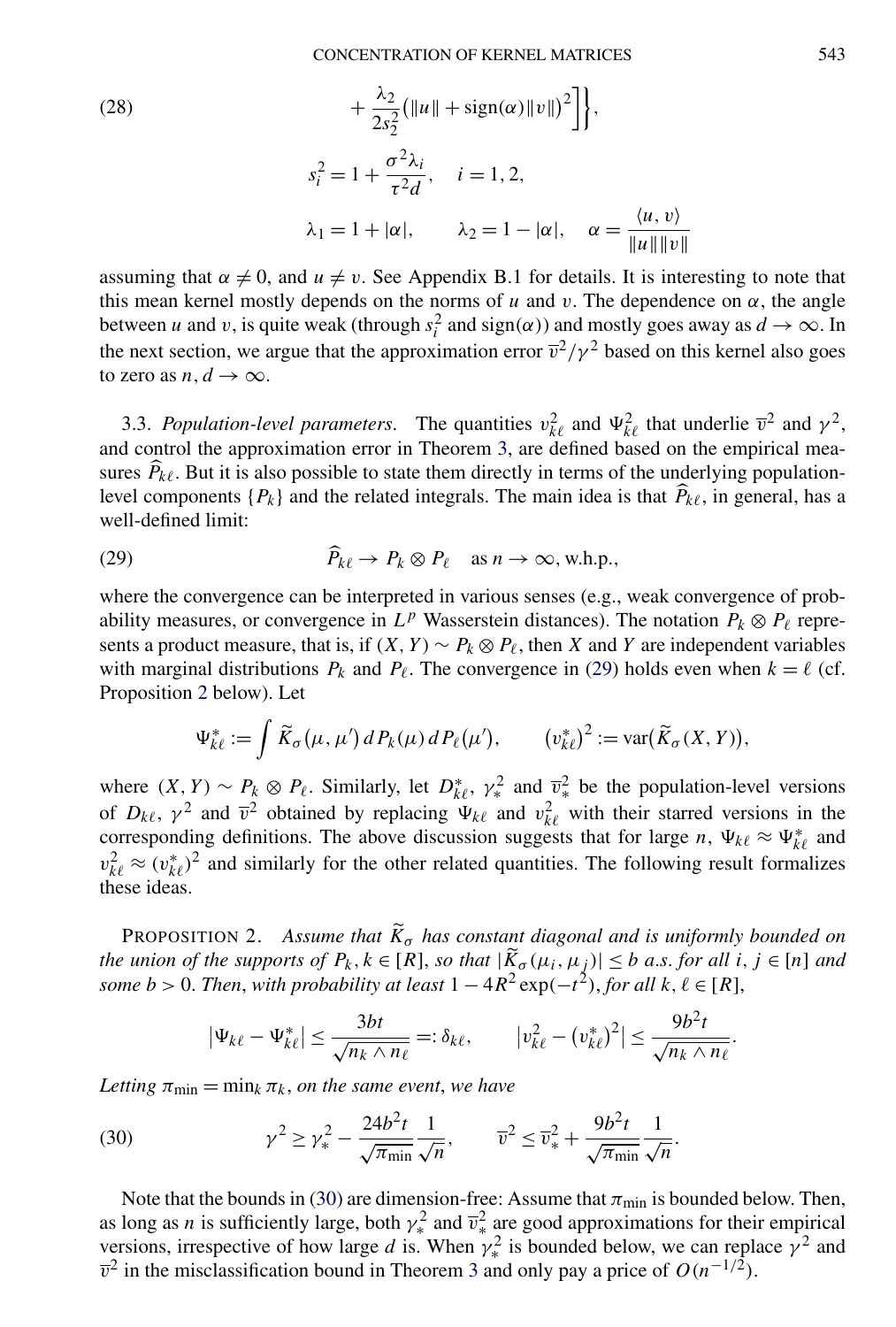<span id="page-13-0"></span>COROLLARY 1. Consider the setup of Theorem [3](#page-10-0) and further assume that  $\gamma_*^2$  is bounded *below, as*  $d \rightarrow \infty$ . *Then, for any*  $t \geq 0$ *, there is a constant*  $C_2 = C_2(\pi_{\min}, b, t)$ *, such that for*  $n \geq C_2 \gamma_*^{-2}$ , with probability at least  $1 - 5R^2 \exp(-t^2)$ , the average misclassification rate of *Algorithm* [1](#page-8-0) *satisfies*

(31) 
$$
\overline{\text{ Mis}} \leq 2C_1 F(\gamma_*^2, \overline{v}_*^2) + \frac{C_3(t)}{\sqrt{n}},
$$

*where*  $C_3(t) = \frac{18b^2t}{(\sqrt{\pi_{\min}}\gamma_*^2)}$ , *assuming that*  $F(\widetilde{\gamma}_*^2, \overline{v}_*^2) + \frac{C_3}{\sqrt{n}} \le C_1^{-1}$ .

The boundedness assumption in Proposition [2](#page-12-0) holds if either  $\widetilde{K}_{\sigma}$  is uniformly bounded on  $\mathbb{R}^d$  (as in the case of the Gaussian kernel), or  $\{P_k\}$  are supported on some bounded manifolds and  $\widetilde{K}_{\sigma}$  is continuous. The second assumption is quite reasonable since it assumes the "true" signal  $\mu_i$  to be bounded whereas the noisy observation  $x_i$  can still have an unbounded distribution.

In some cases, one might be able to explicitly compute  $\gamma_*^2$  and  $\overline{v}_*^2$  as the next examples show.

EXAMPLE 5 (Nested spheres with isotropic noise). Consider the case where  $\{P_k\}$  are uniform distributions on nested spheres in  $\mathbb{R}^{\bar{d}}$  of various radii:  $r_1, \ldots, r_R$ . Recalling the definition of *s* in [\(26\)](#page-10-0), let

$$
\widetilde{r}_k = \frac{r_k}{\tau s}, \qquad \widetilde{u}_k := s^{-d/2} e^{-\widetilde{r}_k^2/2}
$$
 and  $u_k := e^{-(r_k^2 + \sigma^2)/2\tau^2}$ 

for  $k \in [R]$ . Let  $\theta$  and  $\theta'$  be independent variables distributed uniformly on the unit sphere  $S^{d-1}$ , and set  $\psi_d(u) = \mathbb{E} \exp(u \langle \theta, \theta' \rangle)$ . Then it is not hard to see that

$$
\Psi_{k\ell}^* = \mathbb{E}[\widetilde{K}_{\sigma}(r_k\theta, r_{\ell}\theta')] = \widetilde{u}_k \widetilde{u}_{\ell} \psi_d(\widetilde{r}_k \widetilde{r}_{\ell}),
$$
  

$$
(v_{k\ell}^*)^2 = \text{var}[\widetilde{K}_{\sigma}(r_k\theta, r_{\ell}\theta')] = \widetilde{u}_k^2 \widetilde{u}_{\ell}^2[\psi_d(2\widetilde{r}_k \widetilde{r}_{\ell}) - \psi_d(\widetilde{r}_k \widetilde{r}_{\ell})].
$$

Although,  $\psi_d$  can be written as a Beta integral, let us consider the case of large *d* (highdimensional data) which simplifies the expressions. As  $d \to \infty$ , both  $\tilde{r}_k$  and  $\tilde{u}_k$  stabilize since  $s \to 1$  and  $s^{-d/2} \to e^{-\sigma^2/2\tau^2}$  (see Example [1\)](#page-5-0). It follows that  $\tilde{r}_k \to r_k/\tau$  and  $\tilde{u}_k \to u_k$ . One can also show that  $\psi_d(u) \approx \exp(u^2/4d)$  for  $u \ll d$  (see Appendix B.2). Then  $\Psi_{k\ell} \to u_k u_\ell$ and  $v_{k\ell}^2 \to 0$  as  $d \to \infty$ , assuming that the bandwidth  $\tau$  and the radii  $\{r_k\}$  remain fixed.

The population-level approximation error is bounded (up to constants) by

(32) 
$$
\frac{\overline{v}_*^2}{\gamma_*^2} = O\left(\frac{C_1(u)}{C_2(u)} \frac{(r_k r_\ell)^2}{\tau^4 d}\right) = O\left(\frac{1}{d}\right) \text{ as } d \to \infty,
$$

which is vanishing as *d* gets large. Here,

$$
C_1(u) = \max_k u_k^4
$$
,  $C_2(u) = \left(\sum_t \pi_t u_t^2\right) \min_{k \neq \ell} (u_k - u_\ell)^2$ .

To simplify the numerator, we have used  $\psi(u)/\psi(2u) \approx 1 - e^{-3u^2/4d} \approx 3u^2/4d$  as  $d \to \infty$ . Note that the prefactor in (32) makes intuitive sense: The bound is controlled by the closest sphere to the origin (having largest  $u_k$ , hence largest variance) in the numerator and the two closest spheres in the denominator.

Let us now consider the population-level estimation error. As discussed in Example [3,](#page-10-0) the estimation error is bounded up to constants by

$$
\frac{1}{\gamma_*^2} \frac{\sigma^2}{\tau^2} \frac{1}{d} \asymp \frac{1}{C_2(u)} \frac{\sigma^2}{\tau^2} \frac{1}{d}.
$$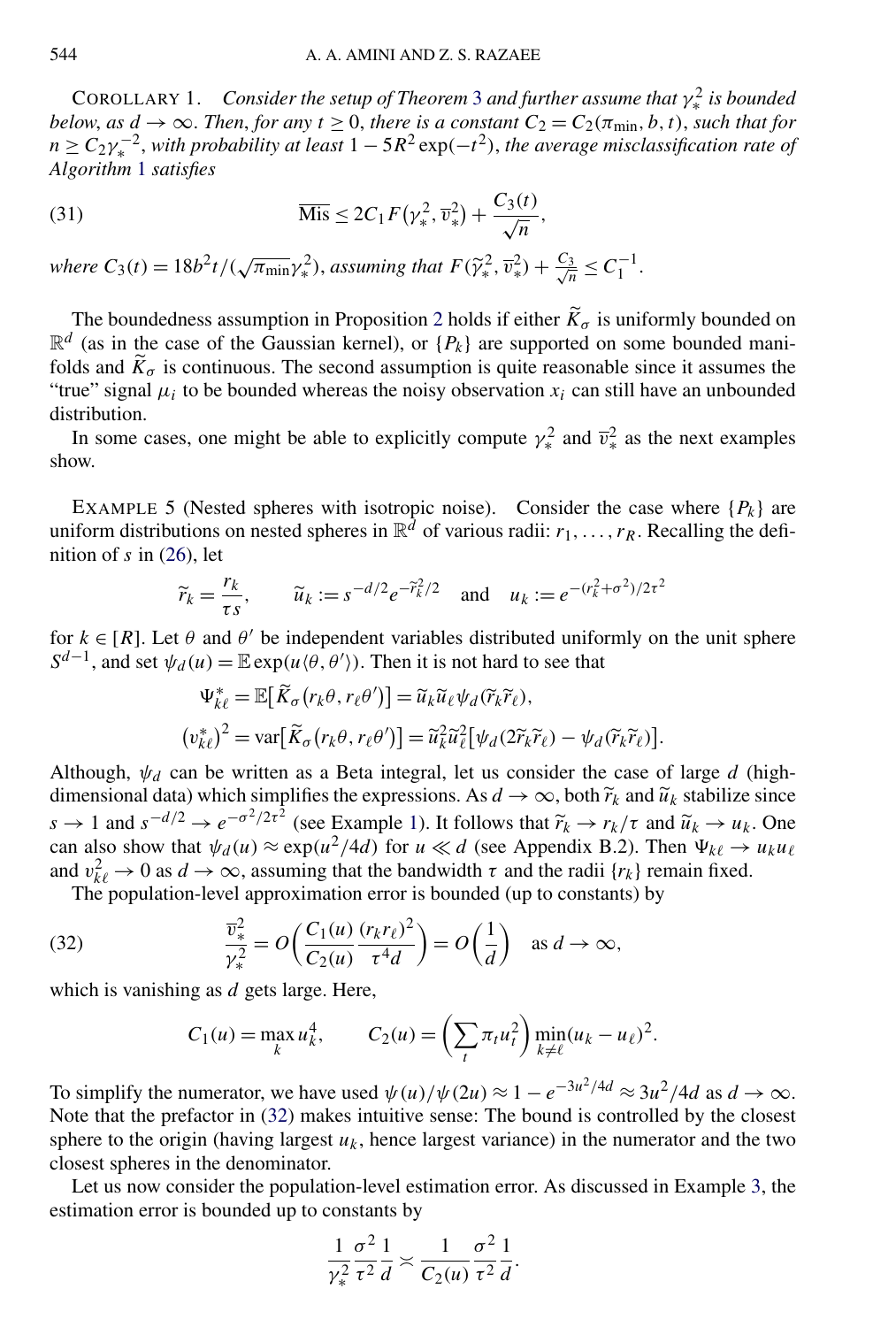<span id="page-14-0"></span>Increasing  $\tau^2$  decreases the effect of noise by reducing  $\sigma^2/\tau^2$ , but increases  $1/\gamma_*^2 \approx 1/C_2(u)$ by making  $\{u_k\}$  closer, since all  $u_k$  approach 1 as  $\tau \to \infty$ . This also increases the approx-imation error [\(32\)](#page-13-0) in general. Thus the bandwidth to noise level  $\tau/\sigma$  plays a subtle role in balancing the effect of the two terms. Since both the estimation and approximation errors go down as  $O(d^{-1})$ , KSC is consistent at an overall rate of  $O(d^{-1} + n^{-1/2})$ , as implied by [\(31\)](#page-13-0).

EXAMPLE 6 (Nested spheres with radial noise). Consider again the nested spheres as the signal model, but this time with (anisotropic) radial noise model of Example [4.](#page-11-0) We can proceed as in Example [5](#page-13-0) in estimating parameters  $\chi^2$  and  $\bar{v}^2$ . The only difference is that we need to use the appropriate kernel mean matrix  $K_{\sigma}$ , given by [\(28\)](#page-12-0) in this case. Let  $u_k =$  $e^{-r_k^2/2\tau^2}$ . Then one can show that (cf. Appendix B.3) as  $d \to \infty$ ,

$$
\Psi_{k\ell}^* = \mathbb{E}[\widetilde{K}_{\sigma}(r_k\theta, r_{\ell}\theta')] \to u_k u_{\ell}, \qquad (v_{k\ell}^*)^2 = \text{var}[\widetilde{K}_{\sigma}(r_k\theta, r_{\ell}\theta')] \asymp \frac{u_k^2 u_{\ell}^2}{\tau^4 d}.
$$

These estimates are similar to those obtained in Example [5,](#page-13-0) hence the same bound [\(32\)](#page-13-0) holds for  $\overline{v}_*^2/\gamma_*^2$  in this case; that is, the population-level approximation error goes down as  $O(d^{-1})$ , similar to the case of the isotropic noise. Since the estimation error also goes down as  $O(d^{-1})$ in this case (cf. Example [4\)](#page-11-0), KSC is consistent at an overall rate of  $O(d^{-1}+n^{-1/2})$ , as implied by [\(31\)](#page-13-0).

Let us summarize our analysis for the nested spheres example with the isotropic and radial noise models. Assume that  $\sigma$ ,  $\tau$  (the kernel bandwidth),  $\pi_{\text{min}}$  and the radii of the spheres remain constant. For both noise models, the bound on the approximation error vanishes at a rate  $O(d^{-1} + n^{-1/2})$ , while the bound on the estimation error vanishes at a rate  $O(d^{-1})$ , for sufficiently large *n*. Irrespective of which noise structure one assumes (i.e., radial or isotropic), the KSC is consistent at a rate  $O(d^{-1} + n^{-1/2})$  for the nested sphere signal. This conclusion is corroborated by simulations in Section [3.5.](#page-15-0)

3.4. *Comparison with existing literature*. The work of [\[29\]](#page-25-0) considers a model of the form [\(15\)](#page-7-0) with  $P_k = \delta_{\mu_k^*}$ , that is, point masses at  $\{\mu_1^*, \dots, \mu_R^*\}, \sigma = 1$  and  $\Sigma(\mu_k^*) = \sigma_k^2 I_d$  for  $k = 1, \ldots, R$ . They consider clustering based on a kernel of the form  $K(x, y) = f(||x - y||^2)$ where *f* is both bounded and Lipschitz. They analyze a Laplacian-based spectral clustering algorithm, using a row and column normalized version of the kernel matrix *K*, and obtain bounds on its misclassification rate, involving the eigenvalues of a block-constant version of *K*. When all the noise variances, and pairwise distances among  $\{\mu_k^*\}$ , are equal, the eigenvalue bound simplifies to give a consistency rate of  $O(\log d/d)$ .

When  $d \geq 2$ , the class of multivariate Lipschitz kernels allowed by Theorem [3](#page-10-0) is much larger than that of the bounded distance-based kernels considered in [\[29\]](#page-25-0). For example, a kernel that takes two input images and processes them through a ReLU neural network, with operator-norm bounded weight matrices, falls within the Lipschitz class we consider. We note, however, that the particular form considered in [\[29\]](#page-25-0) is not necessarily a Lipschitz kernel unless  $\sup_t |tf'(t^2)| < \infty$ , hence could fall outside our class. Our result also allows for more general noise and signal structures. In particular, the signal  $P_k = \delta_{\mu_k^*}$  considered in [\[29\]](#page-25-0) corresponds to the classical parametric mixtures. This model gives  $\overline{v}^2 = 0$  in our result, leading to zero approximation error, hence a  $O(1/d)$  convergence rate from Theorem [3,](#page-10-0) improving the rate of [\[29\]](#page-25-0) by a log *d* factor for Lipschitz kernels. This holds even if the entire covariance matrix of the noise changes at every data point, as long as  $\max_i \| \Sigma_i \| \lesssim 1$ . It is also worth noting that, in contrast to bounds based on eigenvalues which are often hard to interpret, our bound is directly in terms of interpretable quantities  $\overline{v}^2$  and  $\gamma^2$ . On the other hand, [\[29\]](#page-25-0) allows for the existence of outliers which we do not consider. They also obtain a strong consistency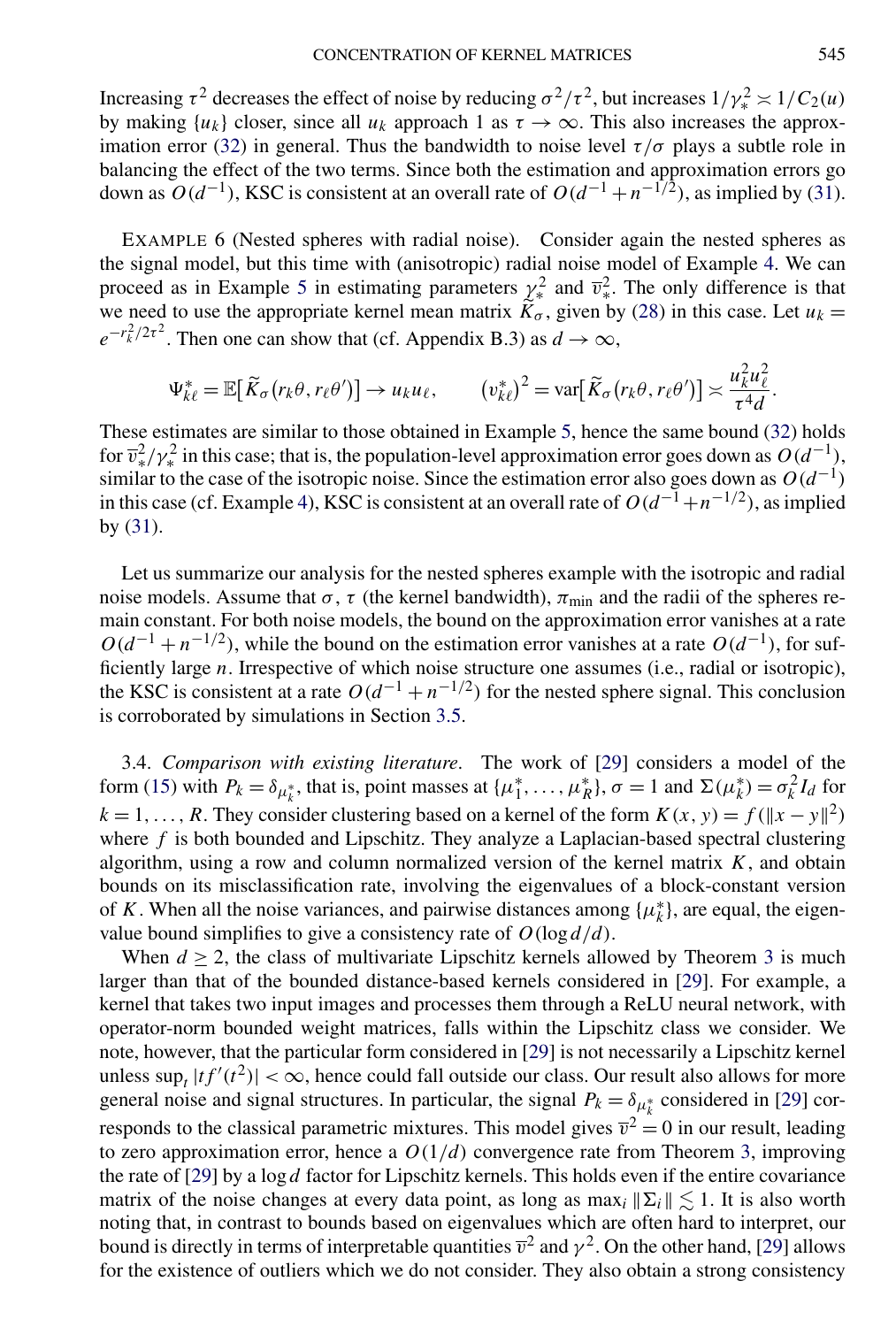<span id="page-15-0"></span>(exact recovery) result for a semidefinite programming variant of kernel clustering, which falls outside the scope of this paper.

The work of [\[21\]](#page-24-0) considers a finite nonparametric mixture model on a *compact* space. Their model is equivalent to [\(16\)](#page-8-0) with the noise component set to zero ( $\sigma = 0$ ), that is, assuming  $X_i \sim \sum_k \bar{\pi}_k P_k$  with  $P_k$  compactly supported. In contrast, we assume  $X_i \sim \sum_k \bar{\pi}_k P_k * N(0, \sigma^2 \Sigma_0 / d)$ , in the special case of constant covariance noise. Here,  $*$  denotes  $\sum_{k} \bar{\pi}_{k} P_{k} * N(0, \sigma^{2} \bar{\Sigma}_{0}/d)$ , in the special case of constant covariance noise. Here,  $*$  denotes convolution. In fact, we can allow for the convolution with any member of the LC class defined earlier, including strongly log-concave densities. This allows us to model mixture components with infinite support on  $\mathbb{R}^d$ , a more realistic setup not covered in [\[21\]](#page-24-0). In addition, compactness together with the continuity of the kernel function, assumed in [\[21\]](#page-24-0), implies a bounded kernel while we allow for unbounded Lipschitz kernels. Moreover, in contrast to [\[21\]](#page-24-0), we do not require the kernel function to be positive semidefinite. The main focus of [\[21\]](#page-24-0) is to establish a geometric property for the embedding of the data points obtained from a Laplacian-based kernel representation.

Under suitable conditions, [\[21\]](#page-24-0) establishes what they call an  $(\alpha, \theta)$ -orthogonal cone struc-ture (OCS) for that embedding [\[21\]](#page-24-0), Theorem 2. This means that a  $1-\alpha$  fraction of the points from each mixture component lie within a cone of angle *α* centered at one of the coordinate axes. They also show that under further assumptions on  $\alpha$  and  $\theta$ , a randomized *k*-means algorithm applied to an embedding, with an  $(\alpha, \theta)$ -OCS structure, leads to a misclassification rate at most *α* [\[21\]](#page-24-0), Proposition 1. The implicit nature of the multiple conditions on *α* and *θ* in these two results, however, makes it difficult to parse out an explicit misclassification rate. Moreover,  $\alpha$  at best is a constant and cannot go to zero to establish consistency. In contrast, we provide an explicit misclassification bound in terms of easily computable quantities and derive explicit rates of convergence as *d* and *n* diverge.

It is worth noting that our results apply to model [\(15\)](#page-7-0) which in its general form (with variable covariance structure) goes beyond even a finite nonparametric mixture model for  ${X<sub>i</sub>}$ . As far as we know, the general case of model [\(15\)](#page-7-0) has not been analyzed for clustering before. The special case in model [\(16\)](#page-8-0) is the same as the signal plus noise model of [\[11\]](#page-24-0) with covariance matrix  $\Sigma$  in that paper replaced with  $\sigma \Sigma_0$ . However, in contrast to [\(16\)](#page-8-0), [\[11\]](#page-24-0) does not consider any structure for the signal and the problem there is only to establish the closeness of the kernel matrix based on the pure signal and that based on the contaminated signal.

Finally, our work is based on the technical machinery developed in [\[31\]](#page-25-0) for the analysis of network spectral clustering. In particular, we leveraged the approach of [\[31\]](#page-25-0) in deriving eigenvalue-free bounds on misclassification rate. The results of [\[31\]](#page-25-0), however, are not directly applicable to kernel clustering, since the (symmetric) deviation matrix  $A - \mathbb{E}A$  there, is assumed to have independent entries on and above the diagonal. In contrast, the deviation  $K - \mathbb{E}K$  for a kernel matrix does not have independent entries on and above the diagonal. Deriving a concentration bound for such a matrix was the main focus of this paper, allowing us to provide the main missing ingredient of the analysis.

3.5. *Simulations*. We now provide some simulations to corroborate the theory we developed for the kernel spectral clustering. We use the "nested spheres" example that we analyzed in Sections [3.2](#page-9-0) and [3.3.](#page-12-0) We compare the performance of the kernel spectral clustering described in Algorithm [1](#page-8-0) with the Lloyd's algorithm (with kmeans++ initialization) applied directly to the data points.

For the kernel function, we consider the Gaussian kernel with bandwidth set as  $\tau^2 = \alpha(1 +$ *σ*<sup>2</sup>), for *α* = 1, 2. This scaling of  $τ$ <sup>2</sup> in terms of  $σ$ <sup>2</sup> is motivated by the concentration bounds, where the estimation error is controlled by  $\sigma^2/\tau^2$ . Constant 1 is added to avoid degeneracy when  $\sigma \rightarrow 0$ .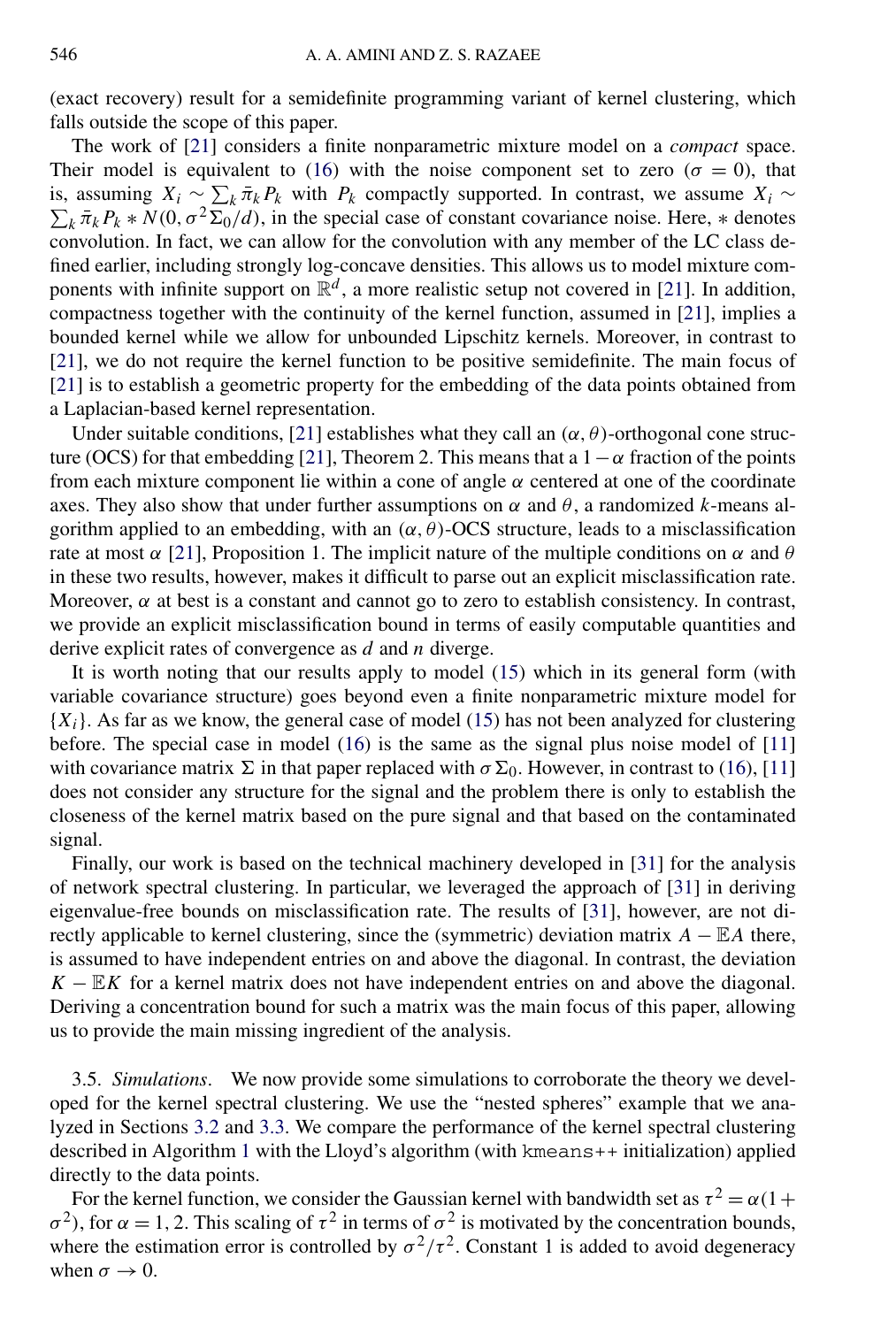<span id="page-16-0"></span>

FIG. 3. *Plots of NMI versus dimension for kernel spectral clustering Algorithm* [1,](#page-8-0) *under the noisy "nested spheres" model with radii ri* = 1*,* 5*,* 10 (*three clusters*). *Left and right plots correspond to isotropic versus radial noise, respectively. Here, n* = 500,  $\sigma$  = 1.5 *and*  $\tau^2 = \alpha(1 + \sigma^2)$ .

In addition to the Gaussian kernel, we also use the simple *pairwise distance* (pairDist) kernel  $K(x, y) = ||x - y||$ . Since this kernel is 1-Lipschitz, all the theory developed in the paper applies in this case, with appropriate modifications to the mean kernel  $\tilde{K}_{\sigma}$ . In particular, one can argue as in Examples [4](#page-11-0) and [6](#page-14-0) that for the radial noise model, this kernel is also consistent as  $n, d \to \infty$ . Note that although a more appropriate choice would be  $(x, y) \mapsto$  $-$ ||x − y|| to make the kernel a similarity measure, the sign is irrelevant in spectral clustering.

Figure 3 shows the results. The plots show the normalized mutual information (NMI) versus dimension *d*, for a fixed value of  $\sigma = 1.5$  and a sample size of  $n = 500$ . The "nested spheres" signal with radii  $r_i = 1, 5, 10$  (three clusters) is considered along with both the isotropic and radial noise models. The plots show the normalized mutual information (NMI) obtained by the KSC algorithm (relative to the true labels) as the dimension varies from  $d = 2$ to  $d = 10<sup>4</sup>$ . The NMI is a similarity measure between two cluster assignments, more aggressive than the average accuracy. A random clustering against the truth produces NMI  $\approx 0$ , while a prefect match gives  $NMI = 1$ . The plots are obtained by averaging over 12 independent replicates.

The right and left panels in Figure 3 correspond to the radial and isotropic noise model, respectively. The plots show that, with either noise structure, the KSC Algorithm [1](#page-8-0) is consistent for the pairwise distance as well as the Gaussian kernel, for both values of  $\alpha$ , eventually, as *d* grows. These results are as predicted by the theory. Note that for the Gaussian kernel with  $\alpha = 2$ , consistency in the isotropic case is achieved at a "slightly higher dimension *d*," consistent with the intuition that the isotropic model corresponds to the radial case with spheres "slightly closer." The tuition is based on translating the isotropic model to the radial model by projecting the noise onto the sphere. However, the linear projection is imperfect in putting the transverse noise component exactly on the sphere, hence causing the spheres to appear closer relative to the purely radial noise.

**4. Proofs of the main results.** Let us start by giving high-level ideas of the proofs. For Theorem [1,](#page-4-0) we first show that  $\|K - \mathbb{E}K\|$  is a Lipschitz function of *X*. The distributions in class LC have the property that any Lipschitz function of *X* concentrates around its mean. This allows us to show that  $\|K - \mathbb{E}K\|$  is concentrated near  $\mathbb{E}\|K - \mathbb{E}K\|$ . We bound this latter expectation by  $\mathbb{E}[|K - \mathbb{E}[K]|_F$  which in turn is bounded by controlling var $(K(X_i, X_j))$ for all pairs  $(i, j)$ , again using the Lipschitz concentration property.

For Theorem [2,](#page-6-0) we first derive a tail bound for  $|z^T(K - \mathbb{E}K)z|$ , given a fixed  $z \in S^{n-1}$ . This bound requires an extension of the Hanson–Wright inequality to noncentered variables,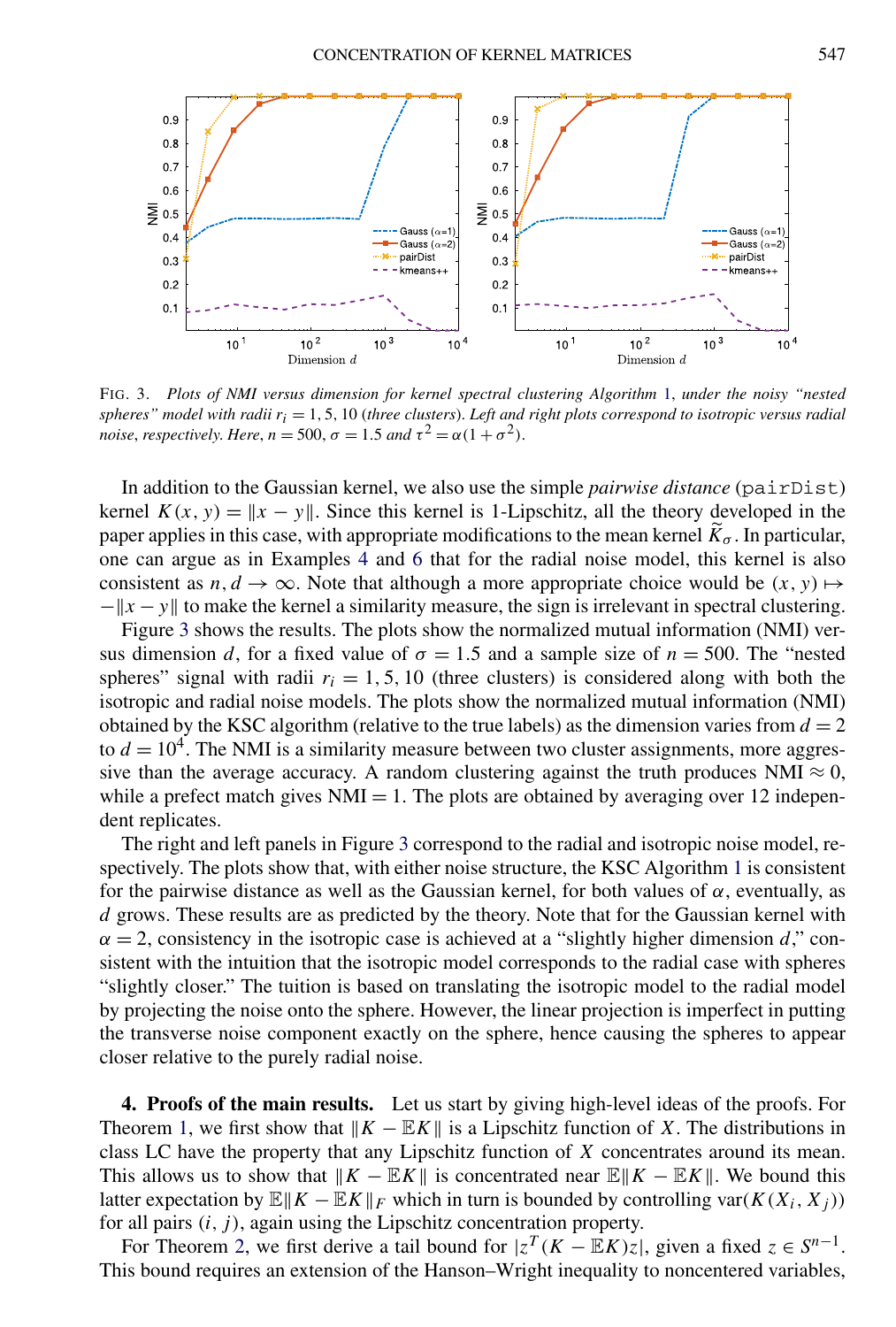<span id="page-17-0"></span>which is presented and proved in Appendix A.3. Equipped with the tail bound, we use a discretization argument to obtain uniform control over *Sn*−<sup>1</sup> and complete the proof.

For Theorem [3,](#page-10-0) we first approximate the normalized kernel matrix  $A = K/n$ , in operator norm, by a block-constant matrix, denoted as  $K^*_{\sigma}/n$ . Next, we argue that the eigenvaluetruncated version of *A*, namely  $A^{(R)}$ , is close to  $K^*_{\sigma}/n$  in Frobenius norm. Finally, we use *k*means perturbation results to show that the misclassification error is bounded, up to constants, by  $||A^{(R)} - K^*_{\sigma}/n||_F^2 / \gamma^2$  where  $\gamma^2/n$  is related to the minimum center separation among the rows of  $K^*_{\sigma}/n$ . Combining these bounds gives the desired inequality [\(24\)](#page-10-0).

In the rest of this section, we give details of the proofs, starting with some preliminary concentration results.

4.1. *Preliminaries*. Let us start with the following definition (borrowed from [\[2\]](#page-23-0) with modifications).

DEFINITION 3. A random vector  $Z \in \mathbb{R}^d$  satisfies the *concentration property* with constant  $\kappa > 0$  if for any Lipschitz function  $f : \mathbb{R}^d \to \mathbb{R}$ , with respect to the  $\ell_2$  norm, we have

 $(33)$  $(f(Z) - \mathbb{E}f(Z) > t \| f \|_{\text{Lip}}) \leq \exp(-\kappa t^2) \quad \forall t > 0.$ 

Note that it is enough to have (3) for 1-Lipschitz functions (i.e.,  $||f||_{\text{Lip}} = 1$ ) which then implies the general case by rescaling. The following result is well known [\[19\]](#page-24-0); see also [\[26\]](#page-24-0), Theorem 5.2.2.

THEOREM 4. *A standard Gaussian random vector*  $Z \sim N(0, I_d)$  *satisfies the concentration property with constant*  $\kappa = 1/2$ .

A similar result holds for a strongly log-concave random vector [\[26\]](#page-24-0), Theorem 5.2.15.

THEOREM 5. *A strongly log-concave random vector*  $Z \in \mathbb{R}^d$  *with curvature*  $\alpha^2 > 0$  *satisfies the concentration property with constant*  $\kappa = C\alpha^2$  *for some universal constant*  $C > 0$ .

This result can be easily extended to a collection of independent strongly log-concave random vectors.

COROLLARY 2. Let  $Z_1, \ldots, Z_n \in \mathbb{R}^d$  be independent strongly log-concave random vec*tors with curvatures*  $\alpha_i^2 > 0$ . *Then*  $\vec{Z} \in \mathbb{R}^{nd}$  *obtained by concatenating*  $Z_1, \ldots, Z_n$  *is strongly log-concave with curvature*  $\alpha^2 := \min_i \alpha_i^2$ . *In particular,*  $\vec{Z}$  *satisfies the concentration property with constant*  $\kappa = C\alpha^2$ .

PROOF. It is enough to note that  $\vec{Z}$  has density  $f(z) = \prod_i e^{-U_i(z_i)} = e^{-U(z)}$  where  $U(z) := \sum_i U_i(z_i)$  whose Hessian is block-diagonal with diagonal blocks  $\nabla^2 U_i(z_i) \succeq \alpha_i^2 I_d$ . П

We write  $S^{n-1} = \{x \in \mathbb{R}^n : ||x||_2 = 1\}$  for the sphere in  $\mathbb{R}^n$ . We frequently use the following vector and matrix notation: For  $X_1, \ldots, X_n \in \mathbb{R}^d$ , we write  $X = [X_1 | \cdots | X_n]$  for the  $d \times n$ matrix with columns  $X_i$ , and let

(34) 
$$
X \mapsto \vec{X} : \mathbb{R}^{d \times n} \to \mathbb{R}^{dn}
$$

be the operator that maps a matrix *X* to a vector  $\vec{X}$  by concatenating its columns.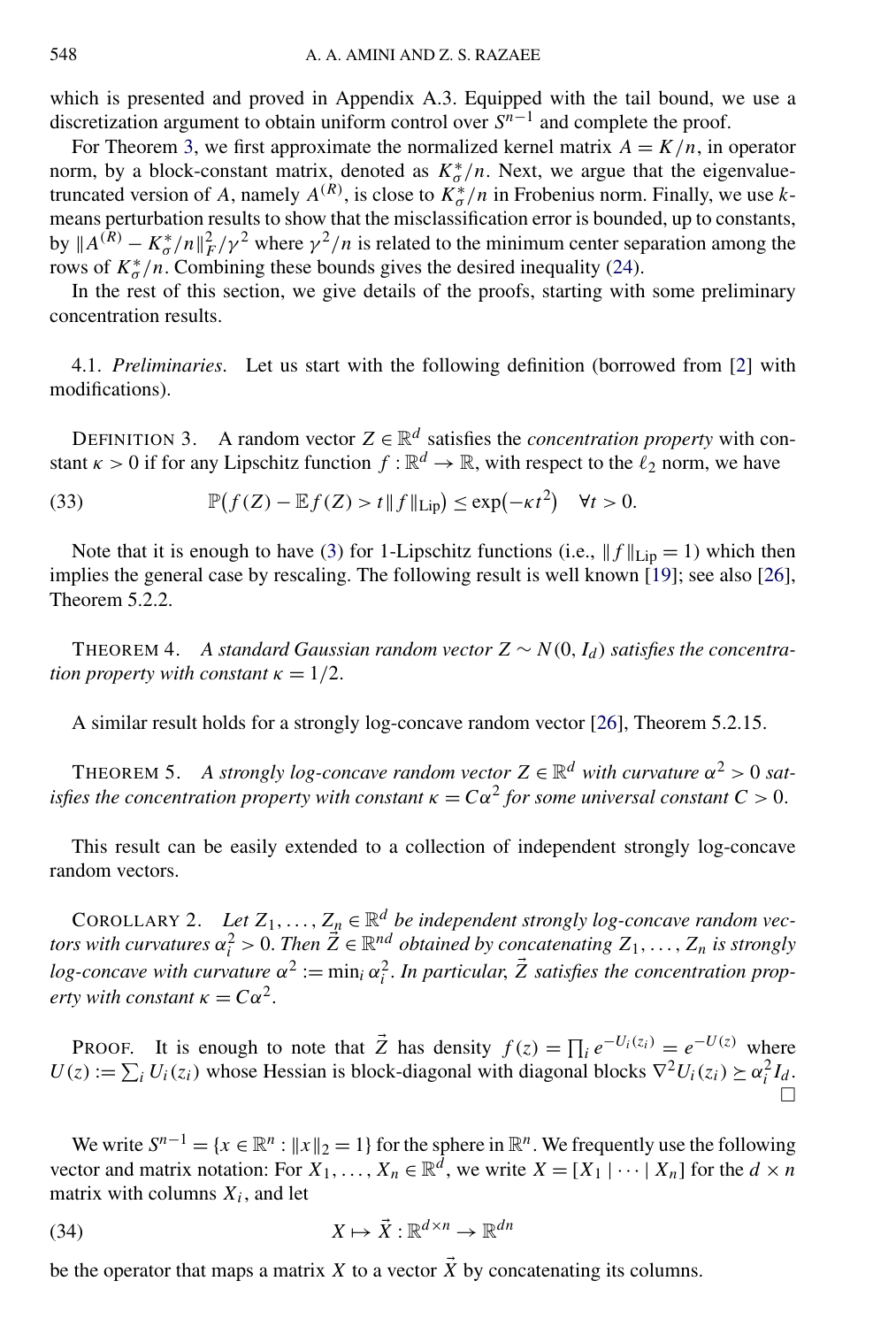<span id="page-18-0"></span>4.2. *Proof of Theorem* [1.](#page-4-0) The key is the following lemma due to M. Rudelson which is proved in Appendix A.2.

LEMMA 1 (Rudelson). Assume that  $K(X)$  is as in [\(1\)](#page-3-0) and the kernel function is L-*Lipschitz as in* [\(2\)](#page-3-0). *Then*,

 $f(x) = K(X')||_F^2 \le 4nL^2||X - X'||_F^2$  *for any*  $X, X' \in \mathbb{R}^{d \times n}$ *, and* (a)  $\|K(A) - K(A)\|_F \leq 4nL \, \|A - A\|_F$  for any  $A, A \in \mathbb{R}^m$ , and<br>(b) for any  $a \in \mathbb{R}, X \mapsto \|K(X) - a\|$  is  $2\sqrt{n}L$ -Lipschitz w.r.t. the Frobenius norm.

Part (a) of Lemma 1 can be interpreted as showing that the matrix-valued map  $X \mapsto K(X)$ :  $\mathbb{R}^{d \times n} \to \mathbb{R}^{n \times n}$  is  $(2\sqrt{n}L)$ -Lipschitz, assuming that both spaces are equipped with the Frobenius norm. As a consequence of Lemma 1, we get the following concentration inequality.

PROPOSITION 3. Let  $X_i = \mu_i + \sqrt{\Sigma_i} W_i \in \mathbb{R}^d$ ,  $i = 1, ..., n$  be random vectors and set  $W = [W_1 | \cdots | W_n] \in \mathbb{R}^{d \times n}$ . Assume that the random vector  $\vec{W} \in \mathbb{R}^{dn}$  satisfies the concen*tration property* [\(33\)](#page-17-0) *with constant*  $\kappa = c/\omega^2 > 0$ . Let  $K(X)$  be as defined in [\(1\)](#page-3-0) with a kernel *function satisfying* [\(2\)](#page-3-0). *Then,*  $V := ||K - \mathbb{E}K||$  *is sub-Gaussian, and* 

$$
\mathbb{P}(V - \mathbb{E}V \ge 2\sqrt{n}L\sigma_{\infty}\omega t) \le \exp(-ct^2), \quad t \ge 0,
$$

*where*  $\sigma_{\infty}^2 := \max_i ||\Sigma_i||$ .

An equivalent (up to constant) statement of this result is

$$
\|\|K - \mathbb{E}K\|\|_{\psi_2} \lesssim \sqrt{n}L\sigma_{\infty}\omega,
$$

where  $\|\cdot\|_{\psi_2}$  denotes the sub-Gaussian norm.

PROOF. Set  $S_i = \sqrt{\sum_i}$  and let  $S = \text{diag}(S_1, \ldots, S_n)$  be the  $dn \times dn$  block diagonal matrix with diagonal blocks  $\{S_i\}$ . Also, let *X*, *W*,  $\mu \in \mathbb{R}^{d \times n}$  be the matrices with columns  $\{X_i\}$ ,  $\{W_i\}$ and  $\{\mu_i\}$ , respectively. Using vector notation [\(34\)](#page-17-0), we have  $\overrightarrow{X} = \overrightarrow{\mu} + \overrightarrow{SZ}$ . With some abuse of notation, we write  $K(\overrightarrow{X})$  to denote  $K(X)$  as defined in [\(1\)](#page-3-0). Note that,  $\|\overrightarrow{W}\| = \|W\|_F$ , that is, the  $\ell_2$  norm of vector  $\tilde{W}$  is the same as the Frobenius norm of matrix *W*.

For any  $a \in \mathbb{R}$ , we claim that  $\vec{W} \mapsto F(\vec{W}) := ||K(\vec{\mu} + S\vec{W}) - a||$  is  $(2\sqrt{n}L\sigma_{\infty})$ -Lipschitz w.r.t. the  $\ell_2$  norm on  $\mathbb{R}^{dn}$ . Indeed,

$$
|F(\vec{W}) - F(\vec{W}')| \le 2\sqrt{n}L ||S\vec{W} - S\vec{W}'|| \quad \text{(By Lemma 1(b))}
$$

$$
\le 2\sqrt{n}L ||S|| ||\vec{W} - \vec{W}'||
$$

and  $||S|| = max_i ||S_i|| = \sigma_{\infty}$ , since  $||S_i||^2 = ||\Sigma_i||$ . The result now follows from [\(33\)](#page-17-0) after replacing *t* with  $\omega t$ .  $\Box$ 

Next, we bound the expectation of  $||K - EK||$ . Here, we pass to the Frobenius norm, giving us an upper bound on the expectation.

PROPOSITION 4. Assume that  ${X_i}_{i=1}^n$  satisfy the assumption of Proposition 3, and let *K* = *K(X) be as defined in* [\(1\)](#page-3-0) *and satisfies* [\(2\)](#page-3-0). *Then*, *with*  $C = 2/\sqrt{c}$ ,

$$
\mathbb{E} \| K - \mathbb{E} K \|_F \leq C n L \omega \sigma_{\infty}.
$$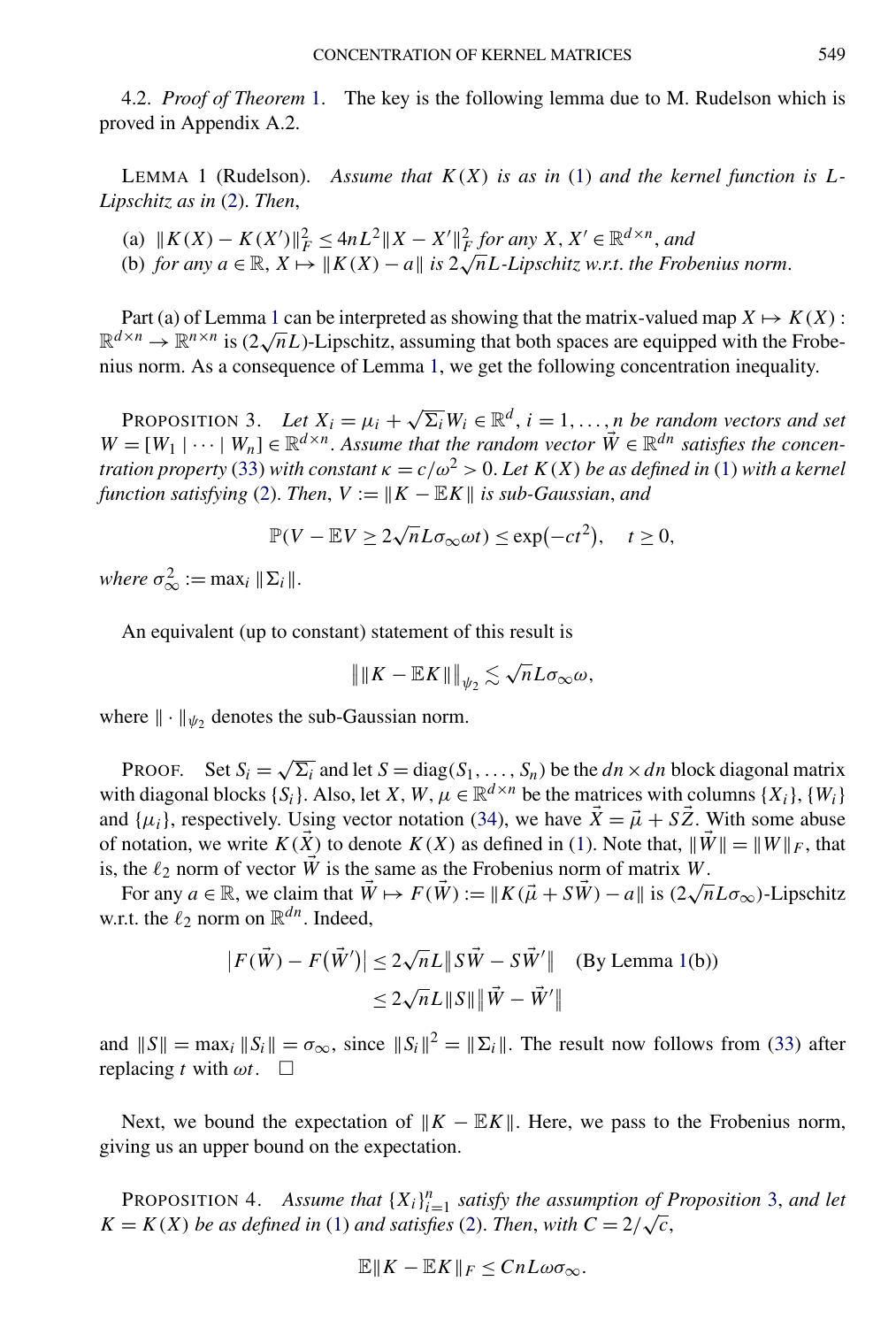PROOF. By Lemma 2 below,

$$
\mathbb{E}||K - \mathbb{E}K||_F^2 = \sum_{i,j=1}^n \text{var}(K(X_i, X_j))
$$
  
 
$$
\leq n^2 \max_{i,j} \text{var}(K(X_i, X_j)) \leq C^2 n^2 L^2 \omega^2 \sigma_{\infty}^2.
$$

Noting that  $\mathbb{E} ||K - \mathbb{E}K||_F \leq (\mathbb{E} ||K - \mathbb{E}K||_F^2)^{1/2}$  completes the proof.  $□$ 

LEMMA 2. *Assume that*  $X_i = \mu_i + \sqrt{\Sigma_i} W_i \in \mathbb{R}^d$  *are independent for*  $i = 1, 2$ *, and*  $\vec{W} =$  $(W_1, W_2) \in \mathbb{R}^{2d}$  *satisfies the concentration property* [\(33\)](#page-17-0) *with*  $\kappa = c/\omega^2 > 0$ . *Then, with*  $C^2 = 4/c$ ,

$$
\begin{aligned} \n\text{var}(K(X_1, X_2)) &\leq C^2 L^2 \omega^2 \max\{\|\Sigma_1\|, \|\Sigma_2\|\}, \\ \n\text{var}(K(X_1, X_1)) &\leq C^2 L^2 \omega^2 \|\Sigma_1\|. \n\end{aligned}
$$

PROOF. For  $x, y \in \mathbb{R}^d$ , let  $\vec{z} = (x, y)$  and define  $\tilde{K} : \mathbb{R}^{2d} \to \mathbb{R}$  by  $\tilde{K}(\vec{z}) := K(x, y)$ . Note that  $\tilde{K}$  is  $\sqrt{2}L$ -Lipschitz w.r.t. to the  $\ell_2$  norm on  $\mathbb{R}^{2d}$ , that is,  $|\tilde{K}(\vec{z}) - \tilde{K}$ for any  $\vec{z}$ ,  $\vec{y} \in \mathbb{R}^{2d}$ . Let  $\vec{\mu} = (\mu_1, \mu_2) \in \mathbb{R}^{2d}$ ,  $\vec{\Psi} = (\overline{W}_1, \overline{W}_2) \in \mathbb{R}^{2d}$  and  $\vec{\Sigma} = \text{diag}(\Sigma_1, \Sigma_2) \in$  $\mathbb{R}^{2d \times 2d}$ . We have  $K(X_1, X_2) = \widetilde{K}(\vec{\mu} + \Sigma^{1/2} \vec{W})$ . We note that

(35) 
$$
\|\vec{W} \mapsto \widetilde{K}(\vec{\mu} + \Sigma^{1/2}\vec{W})\|_{\text{Lip}} \leq \sqrt{2}L \|\Sigma^{1/2}\| = \sqrt{2}L\sigma_{\infty}^{(12)},
$$

where  $\sigma_{\infty}^{(12)} := ||\Sigma^{1/2}|| = \max{ {||\Sigma_1^{1/2}||, ||\Sigma_2^{1/2}|| } }$ . From the concentration property, it follows that

$$
\mathbb{P}(|K(X_1, X_2) - \mathbb{E}K(X_1, X_2)| > t\sqrt{2}L\sigma_{\infty}^{(12)}\omega) \le 2\exp(-ct^2) \quad \forall t > 0.
$$

Letting  $\Delta = K(X_1, X_2) - \mathbb{E}K(X_1, X_2)$  and  $\alpha = \sqrt{2}L\sigma_{\infty}^{(12)}\omega$ , we have

$$
\mathbb{E}\Delta^2 = \int_0^\infty 2t \mathbb{P}(|\Delta| > t) dt = 2\alpha^2 \int_0^\infty t \mathbb{P}(|\Delta| > \alpha t) dt \le 4\alpha^2 \int_0^\infty t e^{-ct^2} dt = \frac{2}{c}\alpha^2,
$$

which gives the desired result for var $(K(X_1, X_2))$  with  $C^2 = 4/c$ .

For the second assertion, let  $J := \begin{bmatrix} I_d \\ I_d \end{bmatrix}$  and note that  $K(X_1, X_1) = \widetilde{K}(J\mu_1 + J\Sigma_1^{1/2}W_1)$ . We also have  $||W_1 \mapsto \widetilde{K}(J\mu_1 + J\Sigma_1^{1/2}W_1)||_{\text{Lip}} \leq \sqrt{2}L||\Sigma_1^{1/2}||$ . The rest of the argument follows as in the case of  $K(X_1, X_1)$ .

Combining Propositions [3](#page-18-0) and [4](#page-18-0) and noting that  $EV \le E|K - EK|_F$  establishes the result for any collection of  $\{W_i\}$  for which the concentration property holds for  $\tilde{W}$  with constant  $c/\omega^2$  $c/\omega^2$ . It remains to verify that each case in Definition 2 has this property.

*Verifying the three cases in the LC class*. We first deduce the result for part (b) from (a). Fix *i* and *j* and let  $f : \mathbb{R} \to \mathbb{R}$  denote the density of  $W_{ij}$  w.r.t. the Lebesgue measure, *S* the support of the distribution, and *F* the corresponding CDF, that is,  $F(t) = \int_{-\infty}^{t} f(x) dx$ . Pick  $x \in S$  and note that *x* does not belong to flat parts of *F*. Then, by assumption  $f(x) \ge 1/\omega$ . Let  $\nu = F(x)$  so that  $x = F^{-1}(v)$ . By the inverse function theorem,  $Q := F^{-1}$  is differentiable at *ν* and we have  $Q'(v) = 1/f(x) \le \omega$ . Thus, *Q* is  $\omega$ -Lipschitz on *S*. The range of *Q* restricted to *S* is [0*,* 1].

Let *-* be the CDF of the standard normal distribution which is *(*1*/* <sup>√</sup>2*π)*-Lipschitz. If  $Z_{ij} \sim N(0, 1)$ , then  $U_{ij} := \Phi(Z_{ij})$  are uniformly distributed on [0, 1] and  $Q(U_{ij})$  has the same distribution as  $W_{ij}$ . In other words, we can redefine  $W_{ij} = \phi_{ij}(Z_{ij})$  for  $\phi_{ij} = Q \circ \Phi$ .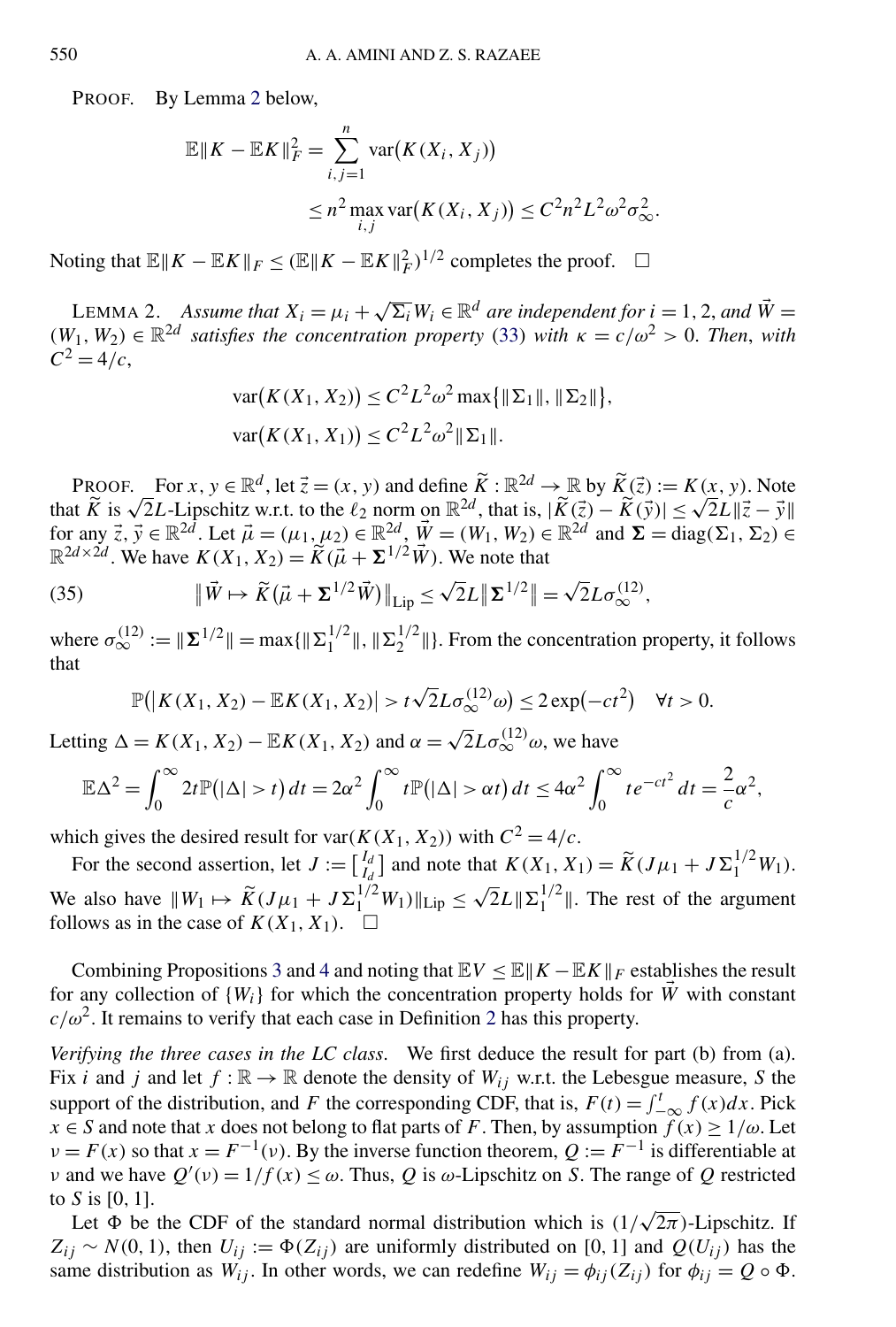<span id="page-20-0"></span>We have  $\|\phi_{ij}\|_{\text{Lip}} \leq \|Q\|_{\text{Lip}} \|\Phi\|_{\text{Lip}} \leq \omega/\sqrt{2\pi}$ , and the problem is reduced to part (a), up to constants.

For part (a), we have  $W_i = (W_{ij})$  with  $W_{ij} = \phi_{ij}(Z_{ij})$  where  $Z_{ij} \sim N(0, 1)$  are independent across  $i = 1, \ldots, n$  and  $j = 1, \ldots, d$ . We define  $\vec{W}$  and  $\vec{Z}$  based on the  $d \times n$  matrices  $W$ and *Z* as in [\(34\)](#page-17-0) and compactly write  $\vec{W} = \phi(\vec{Z})$ . Let  $f : \mathbb{R}^{dn} \to \mathbb{R}$  be a 1-Lipschitz function and define  $g(\vec{Z}) := f(\phi(\vec{Z})) = f(\vec{W})$ . Then

$$
\|g(\vec{Z}) - g(\vec{Z}')\|^2 \le \sum_{ij} (\phi_{ij}(Z_{ij}) - \phi_{ij}(Z'_{ij}))^2
$$
  

$$
\le \sum_{ij} \|\phi_{ij}\|^2_{\text{Lip}} (Z'_{ij} - Z_{ij})^2 \le \omega^2 \|\vec{Z}' - \vec{Z}\|^2,
$$

for any vectors  $\vec{Z}$ ,  $\vec{Z}' \in \mathbb{R}^{dn}$ . It follows that *g* is *ω*-Lipschitz, hence by the concentration of Gaussian measure (Theorem [4\)](#page-17-0), we have

$$
\mathbb{P}(g(\vec{Z}) - \mathbb{E}g(\vec{Z}) \ge \omega t) \le \exp(-t^2/2).
$$

Since  $g(\vec{Z}) = f(\vec{W})$ , we have the concentration property for  $\vec{W}$  with constant  $1/(2\omega^2)$ .

For part (c), since each *W<sub>i</sub>* has a strongly log-concave density with curvature  $\alpha_i^2 \geq 1/\omega^2$ , it follows from Corollary [2](#page-17-0) that  $\vec{W}$  is strongly log-concave with curvature  $1/\omega^2$ . Then, by Theorem [5,](#page-17-0)  $\vec{W}$  satisfies the desired concentration property with constant  $C/\omega^2$ .

4.3. *Proof of Proposition* [1.](#page-4-0) Let us define  $\phi : \mathbb{R} \to \mathbb{R}$  by setting  $\phi(x)$  equal to  $-\sqrt{L\sigma}$ , 4.3. *Proof of Proposition* 1. Let us define  $\varphi : \mathbb{R} \to \mathbb{R}$  by setting  $\varphi(x)$  equal to  $-\sqrt{L\sigma}$ ,  $x\sqrt{L/\sigma}$  and  $\sqrt{L\sigma}$  on  $[-\infty, -\sigma]$ ,  $[-\sigma, \sigma]$  and  $[\sigma, \infty)$ . Let  $K(x, y) := \varphi(x)\varphi(y)$ . We note that  $\phi$  is  $\sqrt{L\sigma}$ -bounded and  $\sqrt{L/\sigma}$ -Lipschitz, hence  $K(\cdot, \cdot)$  is *L*-Lipschitz. Let  $u_i = \phi(X_i)$ and  $u = (u_i) \in \mathbb{R}^n$ . We have  $\mathbb{E}K(X) = \alpha I_n$  where  $\alpha = \mathbb{E}[\phi(X_1)]^2 \leq L\sigma$ , and  $K(X) = uu^T$ .

 $\alpha u = (u_i) \in \mathbb{R}^n$ . We have  $\mathbb{E}K(X) = \alpha I_n$  where  $\alpha = \mathbb{E}[\phi(X_1)]^2 \leq L\sigma$ , and  $K(X) = uu^2$ .<br>Let  $Z_i = 1\{|X_i| > \sigma\}$ . When  $Z_i = 1$ ,  $u_i = \pm \sqrt{L\sigma}$ , hence  $u_i^2 Z_i = L\sigma Z_i$ . Assuming  $||u||^2 \ge \alpha$ , we have  $||K - \mathbb{E}K|| = ||u||^2 - \alpha \ge \sum_i u_i^2 Z_i - \alpha \ge L\sigma(\sum_i Z_i - 1)$ . Since  $\sum_i Z_i$  ∼ Bin(*n*,  $\frac{1}{2}$ ), by the Hoeffding's inequality,  $\mathbb{P}(\sum_i Z_i \le n/4) \le \exp(-n/8)$ . On the complement of this event,  $\sum_i Z_i - 1 \ge n/8$  when  $n \ge 8$ , completing the proof.

4.4. *Proof of Theorem* [2.](#page-6-0) We can write  $K = X^T X$  where  $X = (X_1 | \cdots | X_n) \in \mathbb{R}^{d \times n}$  has  ${X_i}$  as its columns. Let us fix  $z \in S^{n-1}$  and consider

(36) 
$$
Y_z := z^T (K - \mathbb{E} K) z = \|Xz\|^2 - \mathbb{E} \|Xz\|^2.
$$

Let  $\tilde{X}_i = X_i - \mu_i$  be the centered version of  $X_i$ , and let  $\tilde{X} \in \mathbb{R}^{d \times n}$  be the matrix with columns { $\tilde{X}_i$ }. Setting  $\mu_z = Mz = \sum_i z_i \mu_i$ , we have  $Xz = \mu_z + \tilde{X}z$ , hence

$$
Y_z = \|\tilde{X}z\|^2 - \mathbb{E}\|\tilde{X}z\|^2 + 2\langle \mu_z, \tilde{X}z \rangle
$$

using the fact that  $\tilde{X}$ *z* is zero-mean.

LEMMA 3. *For any*  $z \in S^{n-1}$ ,  $Y_z$  *in* (36) *based on*  $X_i = \mu_i + \sqrt{\Sigma_i} W_i$  *is subexponential and*

(37) 
$$
\mathbb{P}(|Y_z| \geq \kappa^2 \sigma_{\infty}^2 t) \leq 4 \exp\bigg[-c \min\bigg(\frac{t^2}{d + \kappa^{-2} \sigma_{\infty}^{-2} ||M||^2}, t\bigg)\bigg].
$$

Recalling  $\eta = d + \kappa^{-2} \sigma_{\infty}^{-2} ||M||^2$ , and changing *t* to  $\eta t$ , (37) can be written as

$$
\mathbb{P}(|Y_z| \ge \kappa^2 \sigma_\infty^2 \eta t) \le 4 \exp[-c \eta \min(t^2, t)].
$$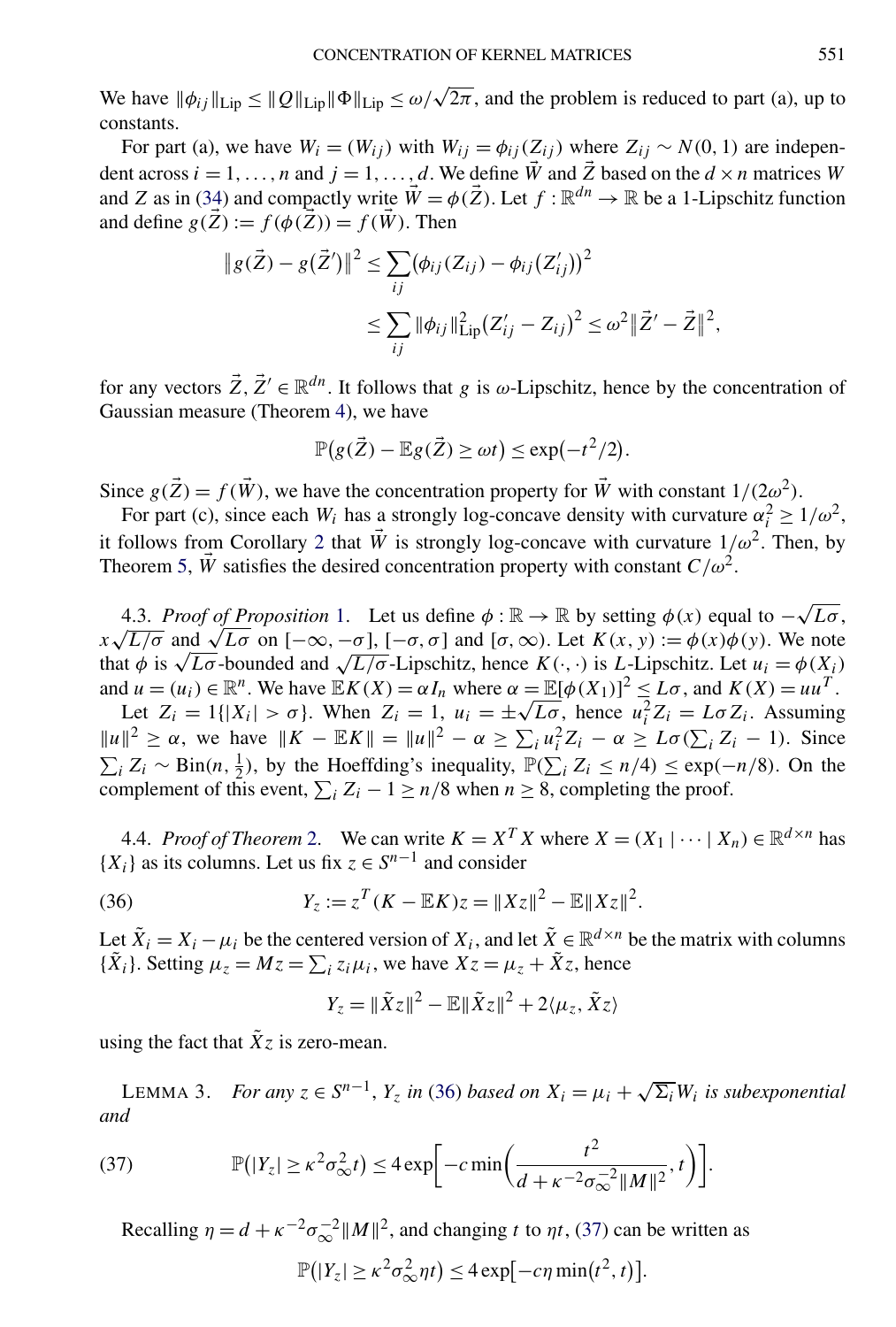Letting  $\delta = (\sqrt{Cn} + u)/\sqrt{\eta}$  and setting  $t = \max(\delta^2, \delta)$ , we obtain

$$
\mathbb{P}(|Y_z| \ge \kappa^2 \sigma_{\infty}^2 \eta \max(\delta^2, \delta)) \le 4 \exp(-c\eta \delta^2) \le 4 \exp[-c(Cn + u^2)].
$$

We can now use a discretization argument. Let N be a  $\frac{1}{4}$ -net of  $S^{n-1}$ , so that  $|\mathcal{N}| \leq 9^n$ . We have  $||K - \mathbb{E}K|| = \sup_{z \in S^{n-1}} |Y_z| \le 2 \max_{z \in \mathcal{N}} |Y_z|$ ; see, for example, [\[26\]](#page-24-0), Exercise 4.4.3. Letting  $\varepsilon = 2\kappa^2 \sigma_{\infty}^2 \eta \max(\delta^2, \delta)$ , we have

$$
\mathbb{P}(\|K - \mathbb{E}K\| \ge \varepsilon) \le \mathbb{P}\Big(\max_{z \in \mathcal{N}} |Y_z| \ge \varepsilon/2\Big)
$$
  
 
$$
\le 4 \cdot 9^n \exp[-c(Cn + u^2)] \le 4 \exp[-c(C_1n + u^2)],
$$

where  $C_1 = C - \log 9/c$  which can be made positive by take  $C > \log 9/c$ .

PROOF OF LEMMA [3.](#page-20-0) Without loss of generality, assume  $\Sigma_i > 0$  for all *i*. Define  $Y_z$  as in [\(36\)](#page-20-0) based on  $X_i = \mu_i + \sqrt{\Sigma_i} W_i$ . Using vector notation [\(34\)](#page-17-0), we have  $\vec{X} = \vec{\mu} + \sqrt{\Sigma} \vec{W}$ where  $\Sigma = diag(\Sigma_1, \dots, \Sigma_n)$  is the *nd* × *nd* block diagonal matrix with diagonal blocks  $\Sigma_i$ . We have  $z^T K z = ||\sum_i z_i X_i||^2 = ||Xz||^2$ . Let  $\Gamma_z = z^T \otimes I_d \in \mathbb{R}^{d \times nd}$  where  $\otimes$  is the Kronecker matrix product. Then

(38) 
$$
\Gamma_z \vec{X} = (z^T \otimes I_d) \vec{X} = [z_1 I_d \quad z_2 I_d \quad \cdots \quad z_n I_d] \begin{bmatrix} X_1 \\ \vdots \\ X_n \end{bmatrix} = Xz.
$$

It follows that

$$
Xz = \Gamma_z \vec{\mu} + \Gamma_z \sqrt{\Sigma} \vec{W} = \Gamma_z \sqrt{\Sigma} (\Sigma^{-1/2} \vec{\mu} + \vec{W}).
$$

Letting  $\vec{\xi} := \Sigma^{-1/2} \vec{\mu} + \vec{W}$ , we have

$$
||Xz||^2 = ||\Gamma_z \sqrt{\Sigma \vec{\xi}}||^2 = \vec{\xi}^T A_z \vec{\xi},
$$

where  $A_z := \sqrt{\sum^T \Gamma_z^T \Gamma_z \sqrt{\sum}}$ . Hence,  $Y_z := z^T (K - \mathbb{E}K) z = \vec{\xi}^T A_z \vec{\xi} - \mathbb{E}(\vec{\xi}^T A_z \vec{\xi})$  and we can apply the extension of Hanson–Wright inequality, Theorem 6 in Appendix A.3 (with  $d = 1$ ) and *n* replaced with *nd*), to obtain

$$
\mathbb{P}(|Y_z| \ge \kappa^2 t) \le 4 \exp \bigg[ -c \min \bigg( \frac{t^2}{\|A_z\|_F^2 + \kappa^{-2} \|MA_z\|_F^2}, \frac{t}{\|A_z\|} \bigg) \bigg],
$$

where  $M = (\Sigma^{-1/2} \vec{\mu})^T \in \mathbb{R}^{1 \times nd}$ . We obtain  $MA_z = \vec{\mu}^T \Gamma_z^T \Gamma_z \sqrt{\Sigma}$ . Using the inequality  $||AB||_F \le ||A|| ||B||_F$  (\*) which holds for any two matrices *A* and *B*, we have

$$
||MA_z||_F^2 = ||\sqrt{\Sigma}^T \Gamma_z^T \Gamma_z \vec{\mu}||_2^2 \le ||\sqrt{\Sigma}||^2 ||\Gamma_z||^2 ||\Gamma_z \vec{\mu}||_2^2 \le \sigma_\infty^2 ||\Gamma_z \vec{\mu}||_2^2
$$

since  $\|\Gamma_z\| = \|z\|_2 \|I_d\| = 1$  and  $\|\sqrt{\Sigma}\|^2 = \|\Sigma\| = \max_i \|\Sigma_i\| = \sigma_{\infty}^2$  where the last equality is by definition. Also, by identity (38),  $\Gamma_z \vec{\mu} = Mz$ . Hence,  $\sup_{z \in S} \vec{a} - 1$   $\|\Gamma_z \vec{\mu}\| = \|M\|$ . Putting the pieces together,  $||MA_z||_F^2 \leq \sigma_{\infty}^2 ||M||^2$ .

Now, consider the operator norm of  $A_z$ , for which we have

$$
||A_z|| \le ||\sqrt{\Sigma}||^2 ||\Gamma_z||^2 = \sigma_{\infty}^2.
$$

Finally, for the Frobenious norm of *Az*,

$$
||A_z||_F \le ||\sqrt{\Sigma}||^2 ||\Gamma_z|| ||\Gamma_z||_F = \sigma_\infty^2 \sqrt{d}
$$

by repeated application of matrix inequality (\*) and  $\|\Gamma_z\|_F^2 = d\|z\|_2^2 = d$ . We obtain

$$
\mathbb{P}(|Y_z| \ge \kappa^2 t) \le 4 \exp\bigg[-c \min\bigg(\frac{t^2}{\sigma_{\infty}^4 d + \kappa^{-2} \sigma_{\infty}^2 ||M||^2}, \frac{t}{\sigma_{\infty}^2}\bigg)\bigg].
$$

Changing *t* to  $t\sigma_{\infty}^2$  gives the desired result.  $\square$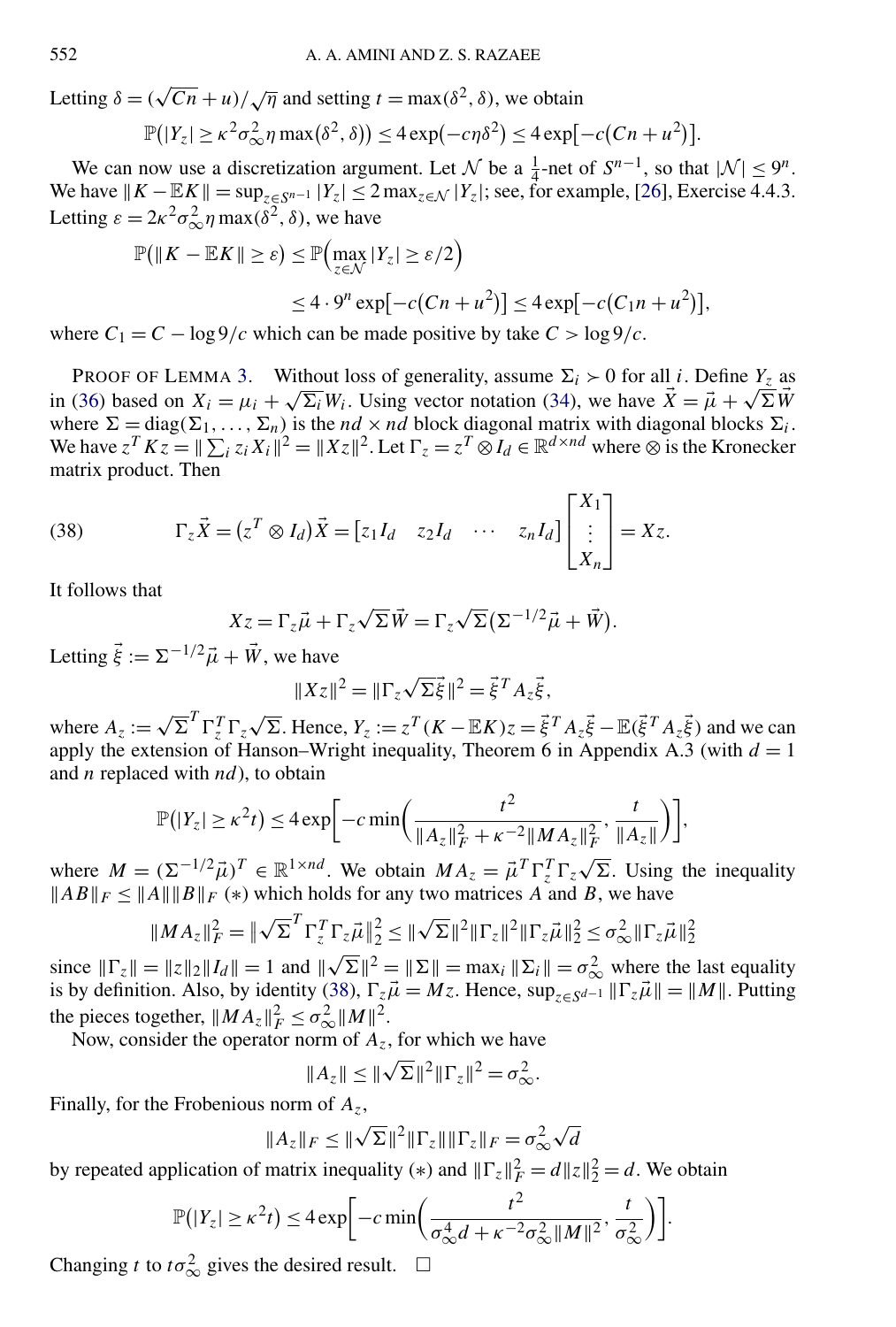4.5. *Proof of Theorem* [3.](#page-10-0) Consider a block-constant approximation of  $\widetilde{K}(\mu)$ , denoted as  $K^*_{\sigma} \in \mathbb{R}^{n \times n}$ , and defined as follows:

(39) 
$$
\left[K_{\sigma}^{*}\right]_{ij} = \Psi_{k\ell} \quad \text{whenever } (i, j) \in \mathcal{C}_{k} \times \mathcal{C}_{\ell},
$$

where  $\{\Psi_{k\ell}\}\$  are the empirical averages defined in [\(20\)](#page-9-0). Let  $Z \in \{0, 1\}^{n \times K}$  be the membership matrix with rows  $z_i^T$ . It is not hard to see that  $\frac{1}{n}K^*_{\sigma} = Z(\Psi/n)Z^T$  which resembles the mean matrix of a stochastic block model on the natural sparse scaling (see equation (4) in [\[31\]](#page-25-0)).

The first step of the proof is to to show that the empirical (normalized) kernel matrix  $K(X)/n$  is close of  $K^*_{\sigma}/n$ . Let us write

$$
\sqrt{a} := \frac{1}{n} || K(X) - K_{\sigma}^{*} ||, \qquad \sqrt{\omega} := \frac{1}{n} || K(X) - \widetilde{K}_{\sigma}(\mu) ||,
$$

and  $\sqrt{b} := \frac{1}{n} || \widetilde{K}_{\sigma}(\mu) - K_{\sigma}^{*} ||$ . Using the definition of  $v_{k\ell}$  in [\(20\)](#page-9-0),

$$
b \leq \frac{1}{n^2} \|\widetilde{K}_{\sigma}(\mu) - K_{\sigma}^*\|_F^2 = \frac{1}{n^2} \sum_{k,\ell} \sum_{i,j} z_{ik} z_{j\ell} (\widetilde{K}_{\sigma}(\mu_i, \mu_j) - [K_{\sigma}^*]_{ij})^2
$$
  
= 
$$
\frac{1}{n^2} \sum_{k,\ell} n_k n_{\ell} v_{k\ell}^2 = \overline{v}^2.
$$

To control  $\omega$ , note that  $\widetilde{K}_{\sigma}(\mu) = \mathbb{E}[K(X)]$  and apply Theorem [1](#page-4-0) with  $\Sigma_i = \sigma^2 \Sigma(\mu_i)/d$ , *c* = 1/2, *C* =  $\sqrt{2}$  and *t* replaced with  $\sqrt{2}t$ , to get with probability  $\geq 1 - e^{-t^2}$ ,

$$
n^2 \omega = \|K(X) - \mathbb{E}K(X)\|^2 \le 4L^2 \sigma_\infty^2 (\sqrt{2}n + \sqrt{2n}t)^2
$$
  

$$
\le \frac{8L^2 \sigma^2}{d} \max_i \|\Sigma(\mu_i)\| (n + \sqrt{n}t)^2.
$$

By triangle inequality,  $a \le 2(\omega + b)$ . Thus, recalling the definition of  $F(\gamma^2, \overline{\nu}^2)$ ,

(40) 
$$
a \leq \frac{\gamma^2}{8R} F(\gamma^2, \overline{v}^2).
$$

Let  $A := K(X)/n$  and  $A^{(R)}$  be obtained by truncating the EVD of *A* to its *R* largest eigenvalues in absolute value. The second step is to control the deviation of  $A^{(R)}$  from the block-constant matrix  $K_{\sigma}^{*}/n$ . Lemma 6 in [\[31\]](#page-25-0) gives

(41) 
$$
\|A^{(R)} - (K^*_{\sigma}/n)\|_F^2 \leq 8R \|A - (K^*_{\sigma}/n)\|^2 = 8Ra =: \varepsilon^2.
$$

The third and final step is to apply perturbation results for the *k*-means step of the algorithm. We note that  $K_{\sigma}^{*}/n$  is a *k*-means matrix with *R* centers, meaning that it has (at most) *R* distinct rows. Let us refer to these distinct vectors as  $q_1, \ldots, q_R \in \mathbb{R}^n$ . Let  $\delta_k$  be the minimum  $\ell_2$  distance of  $q_k$  from  $q_j$ ,  $j \neq r$ . Then  $n\delta_k^2 = \min_{\ell:\ell \neq k} D_{k\ell}$  where  $D_{k\ell}$  is as defined in [\(22\)](#page-9-0). Now, Corollary 1 in [\[31\]](#page-25-0) implies that if  $\varepsilon^2/(n\pi_k\delta_k^2) = \varepsilon^2/(n_k\delta_k^2) < [4(1 + \kappa)^2]^{-1} = C_1^{-1}$ , we have

$$
\overline{\text{Mis}} \le C_1 \frac{\varepsilon^2}{\min_k (n \delta_k^2)} = C_1 \frac{8Ra}{\gamma^2} \le C_1 F(\gamma^2, \overline{v}^2)
$$

using the definition of  $\gamma^2$  in [\(22\)](#page-9-0) and inequality (40). Since, by definition,  $\tilde{\gamma}^2 = \min_k (n \pi_k \delta_k^2)$ , the required condition holds if  $8Ra/\tilde{\gamma}^2 = \varepsilon^2/\tilde{\gamma}^2 \leq C_1^{-1}$ . A further sufficient condition, in view of  $(40)$ , is

$$
F(\widetilde{\gamma}^2, \overline{v}^2) = \frac{\gamma^2 F(\gamma^2, \overline{v}^2)}{\widetilde{\gamma}^2} \le C_1^{-1}.
$$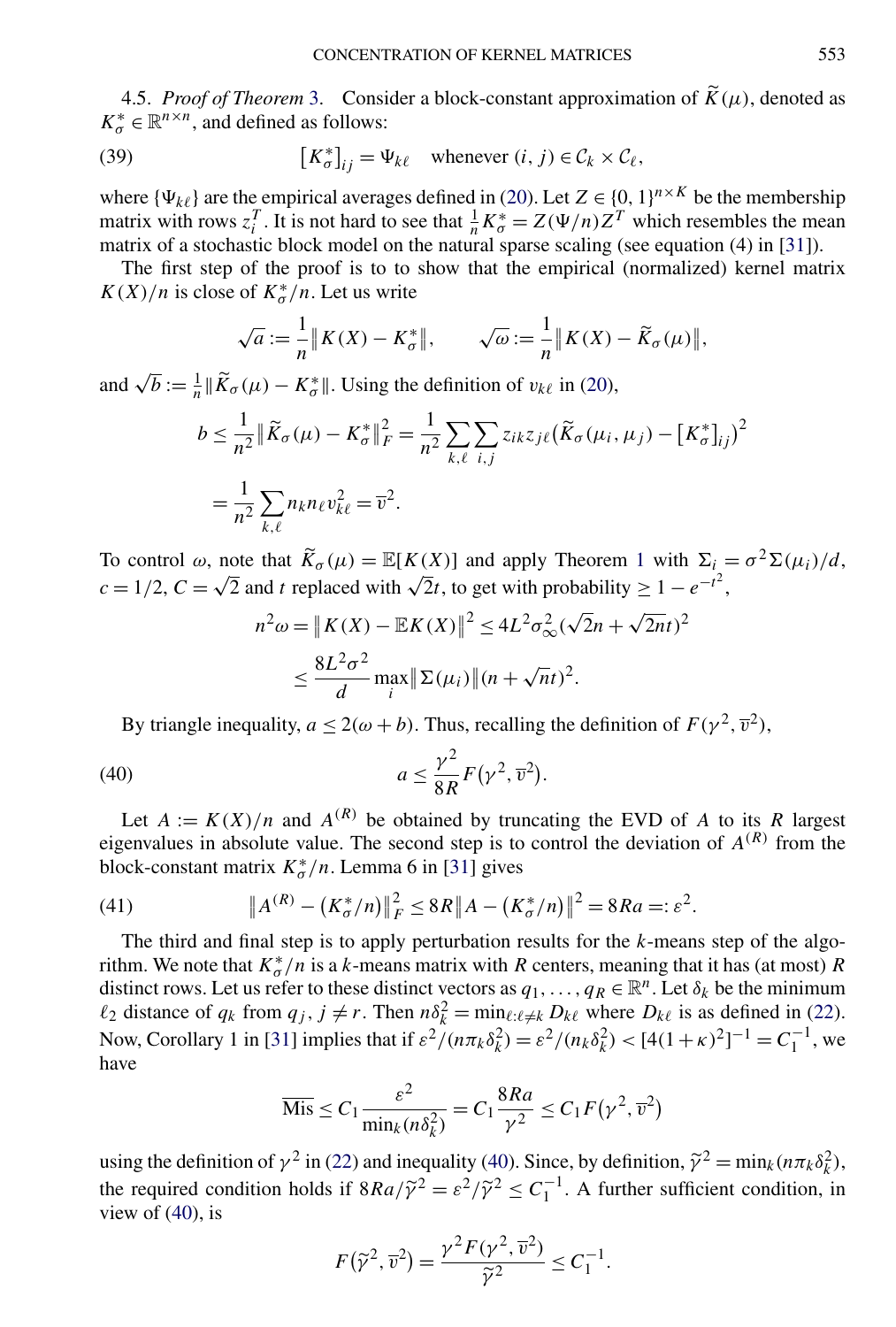<span id="page-23-0"></span>This completes the proof for the case where one runs the *k*-means algorithm on the rows of  $A^{(R)}$ . Since the pairwise distance among the rows of  $\hat{U}_1 \hat{\Lambda}_1$  is the same as that of  $A^{(R)}$ , and the *k*-means algorithm is assumed isometry-invariant, the same result holds for  $\hat{U}_1 \hat{\Lambda}_1$ . The proof is complete.

4.6. *Proof of Proposition* [2.](#page-12-0) Let  $Y_1, \ldots, Y_n$  be an independent sequence of variables and consider the *U*-statistic  $U = \binom{n}{2}^{-1} \sum_{i < j} h(Y_i, Y_j)$  for some symmetric *b*-bounded function *h*. Then one has the following consequence of bounded difference inequality [\[28\]](#page-25-0), Example 2.23:

$$
\mathbb{P}(|U - \mathbb{E} U| > t\sqrt{8b^2/n}) \le 2e^{-t^2}.
$$

Applying this result with  $Y_i = \mu_i$  for  $i \in C_k$  and  $h = \widetilde{K}_{\sigma}$ , with probability at least  $1 - 2e^{-t^2}$ ,

$$
|\Psi_{kk} - \Psi_{kk}^*| \leq t \frac{n_k - 1}{n_k} \sqrt{8b^2/n_k} \leq t \sqrt{8b^2/n_k}.
$$

Now assume that  $Y_1, \ldots, Y_n, Z_1, \ldots, Z_m$  are independent and let

$$
V = (nm)^{-1} \sum_{i,j} h(Y_i, Z_j).
$$

Then, by a similar bounded difference argument,

$$
\mathbb{P}(|V - \mathbb{E}V| > t\sqrt{8b^2/\min\{m,n\}}) \le 2e^{-t^2}.
$$

For  $k \neq \ell$ , applying this result with  $Y_i = \mu_i$ ,  $i \in \mathcal{C}_k$  and  $Z_j = \mu_j$ ,  $j \in \mathcal{C}_\ell$  gives the desired result. For the variance, we have  $v_{k\ell}^2 = \mathbb{E} \widetilde{K}^2_{\sigma}(X, Y) - \mathcal{Y}_{k\ell}^2$  where  $(X, Y) \sim \widehat{P}_{k\ell}$ . The first term is controlled similarly with *b* replaced with  $b^2$ , since  $\tilde{K}^2_{\sigma}$  is  $b^2$ -bounded. For the second term, assume that  $|\Psi_{k\ell} - \Psi_{k\ell}^*| \le \delta_{k\ell}$ . Then,  $|\Psi_{k\ell}^2 - (\Psi_{k\ell}^*)^2| \le 2b\delta_{k\ell}$ . Thus, under the event that the bounds hold, we have

$$
|v_{k\ell}^2 - (v_{k\ell}^*)^2| \le \frac{t\sqrt{8}b^2}{\sqrt{n_k \wedge n_\ell}} + (2b)\frac{t\sqrt{8}b}{\sqrt{n_k \wedge n_\ell}}.
$$

By a similar argument,  $|D_{k\ell} - D_{k\ell}^*| \le 8b\delta_{k\ell}$ . Applying union bound over  $2R^2$  pairs, required for controlling  $\Psi_{k\ell}$  and  $v_{k\ell}^2$ , completes the proof.

**Acknowledgments.** We thank Mark Rudelson for helpful comments, in particular, for the idea behind Lemma [1.](#page-18-0) We also thank the anonymous reviewer whose comment led to the strengthening of the results.

#### SUPPLEMENTARY MATERIAL

**Supplement: Technical lemmas** (DOI: [10.1214/20-AOS1967SUPP;](https://doi.org/10.1214/20-AOS1967SUPP) .pdf). This supplement collects some technical results used in the paper.

#### REFERENCES

- [1] ACKERMANN, M. R., BLÖMER, J. and SOHLER, C. (2010). Clustering for metric and nonmetric distance measures. *ACM Trans*. *Algorithms* **6** Art. 59, 26. [MR2760422](http://www.ams.org/mathscinet-getitem?mr=2760422) [https://doi.org/10.1145/1824777.](https://doi.org/10.1145/1824777.1824779) [1824779](https://doi.org/10.1145/1824777.1824779)
- [2] ADAMCZAK, R. (2015). A note on the Hanson–Wright inequality for random vectors with dependencies. *Electron*. *Commun*. *Probab*. **20** no. 72, 13. [MR3407216](http://www.ams.org/mathscinet-getitem?mr=3407216)<https://doi.org/10.1214/ECP.v20-3829>
- [3] AMINI, A. A. and RAZAEE, Z. S. (2021). Supplement to "Concentration of kernel matrices with application to kernel spectral clustering." <https://doi.org/10.1214/20-AOS1967SUPP>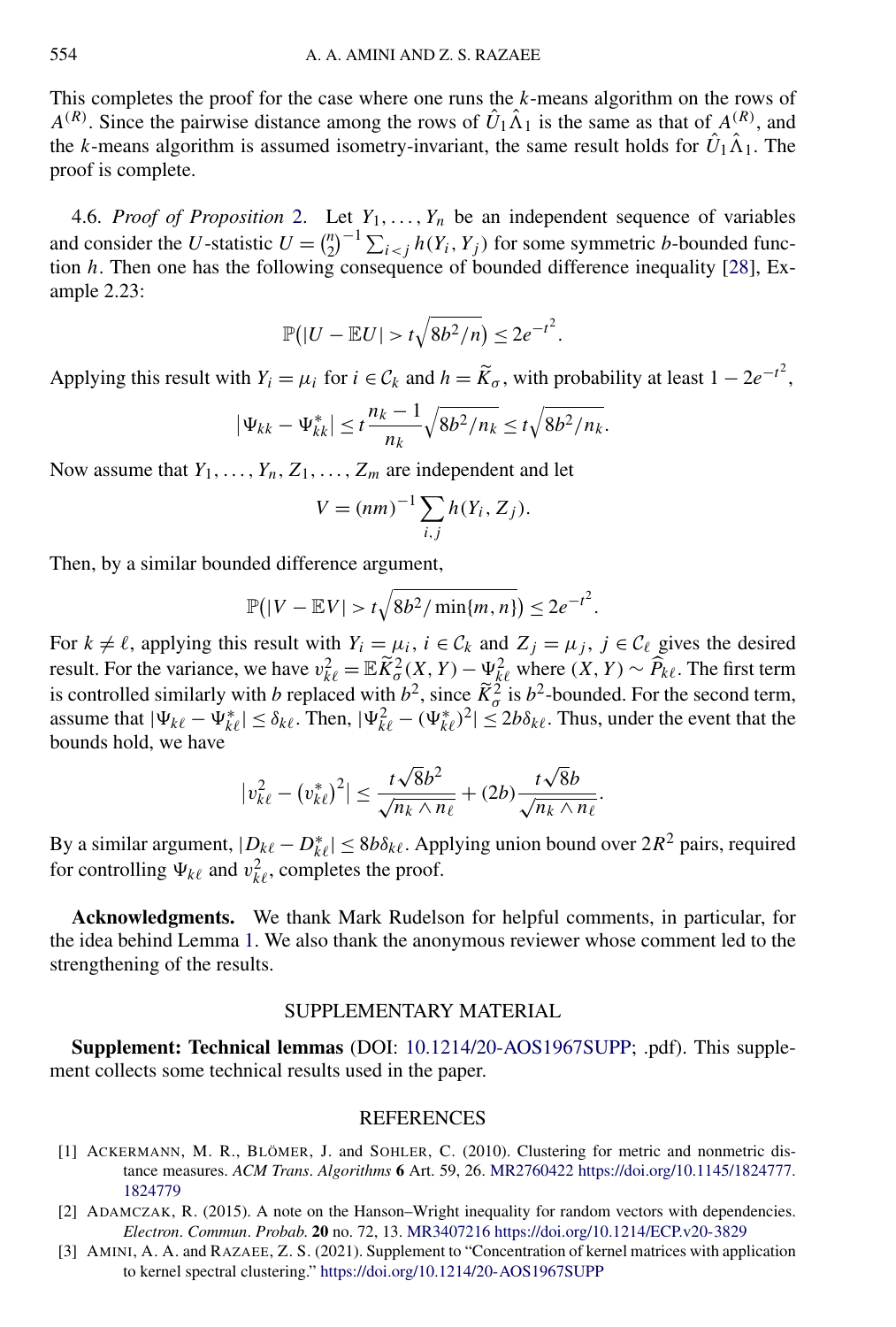- <span id="page-24-0"></span>[4] BELKIN, M. and NIYOGI, P. (2003). Laplacian eigenmaps for dimensionality reduction and data representation. *Neural Comput*. **15** 1373–1396.
- [5] BLANCHARD, G., BOUSQUET, O. and ZWALD, L. (2007). Statistical properties of kernel principal component analysis. *Mach*. *Learn*. **66** 259–294.
- [6] BRAUN, M. L. (2006). Accurate error bounds for the eigenvalues of the kernel matrix. *J*. *Mach*. *Learn*. *Res*. **7** 2303–2328. [MR2274441](http://www.ams.org/mathscinet-getitem?mr=2274441)<https://doi.org/10.1080/14685240600860923>
- [7] CHEN, K. (2009). On coresets for *k*-median and *k*-means clustering in metric and Euclidean spaces and their applications. *SIAM J*. *Comput*. **39** 923–947. [MR2538844](http://www.ams.org/mathscinet-getitem?mr=2538844)<https://doi.org/10.1137/070699007>
- [8] CHENG, X. and SINGER, A. (2013). The spectrum of random inner-product kernel matrices. *Random Matrices Theory Appl*. **2** 1350010, 47. [MR3149440](http://www.ams.org/mathscinet-getitem?mr=3149440)<https://doi.org/10.1142/S201032631350010X>
- [9] DO, Y. and VU, V. (2013). The spectrum of random kernel matrices: Universality results for rough and varying kernels. *Random Matrices Theory Appl*. **2** 1350005, 29. [MR3109422](http://www.ams.org/mathscinet-getitem?mr=3109422) [https://doi.org/10.1142/](https://doi.org/10.1142/S2010326313500056) [S2010326313500056](https://doi.org/10.1142/S2010326313500056)
- [10] EL KAROUI, N. (2010). The spectrum of kernel random matrices. *Ann*. *Statist*. **38** 1–50. [MR2589315](http://www.ams.org/mathscinet-getitem?mr=2589315) <https://doi.org/10.1214/08-AOS648>
- [11] EL KAROUI, N. (2010). On information plus noise kernel random matrices. *Ann*. *Statist*. **38** 3191–3216. [MR2722468](http://www.ams.org/mathscinet-getitem?mr=2722468)<https://doi.org/10.1214/10-AOS801>
- [12] FAN, Z. and MONTANARI, A. (2019). The spectral norm of random inner-product kernel matrices. *Probab*. *Theory Related Fields* **173** 27–85. [MR3916104](http://www.ams.org/mathscinet-getitem?mr=3916104)<https://doi.org/10.1007/s00440-018-0830-4>
- [13] GINÉ, E. and KOLTCHINSKII, V. (2006). Empirical graph Laplacian approximation of Laplace–Beltrami operators: Large sample results. In *High Dimensional Probability*. *Institute of Mathematical Statistics Lecture Notes—Monograph Series* **51** 238–259. IMS, Beachwood, OH. [MR2387773](http://www.ams.org/mathscinet-getitem?mr=2387773) [https://doi.org/10.](https://doi.org/10.1214/074921706000000888) [1214/074921706000000888](https://doi.org/10.1214/074921706000000888)
- [14] HEIN, M. (2006). Uniform convergence of adaptive graph-based regularization. In *Learning Theory*. *Lecture Notes in Computer Science* **4005** 50–64. Springer, Berlin. [MR2277918](http://www.ams.org/mathscinet-getitem?mr=2277918) [https://doi.org/10.1007/](https://doi.org/10.1007/11776420_7) [11776420\\_7](https://doi.org/10.1007/11776420_7)
- [15] HEIN, M., AUDIBERT, J.-Y. and VON LUXBURG, U. (2005). From graphs to manifolds—Weak and strong pointwise consistency of graph Laplacians. In *Learning Theory*. *Lecture Notes in Computer Science* **3559** 470–485. Springer, Berlin. [MR2203281](http://www.ams.org/mathscinet-getitem?mr=2203281) [https://doi.org/10.1007/11503415\\_32](https://doi.org/10.1007/11503415_32)
- [16] KASIVISWANATHAN, S. P. and RUDELSON, M. (2015). Spectral norm of random kernel matrices with applications to privacy. In *Approximation*, *Randomization*, *and Combinatorial Optimization*. *Algorithms and Techniques*. *LIPIcs*. *Leibniz Int*. *Proc*. *Inform*. **40** 898–914. Schloss Dagstuhl. Leibniz-Zent. Inform., Wadern. [MR3442004](http://www.ams.org/mathscinet-getitem?mr=3442004)
- [17] KOLTCHINSKII, V. and GINÉ, E. (2000). Random matrix approximation of spectra of integral operators. *Bernoulli* **6** 113–167. [MR1781185](http://www.ams.org/mathscinet-getitem?mr=1781185)<https://doi.org/10.2307/3318636>
- [18] KUMAR, A., SABHARWAL, Y. and SEN, S. (2004). A simple linear time  $(1 + \varepsilon)$ -approximation algorithm for *k*-means clustering in any dimensions. In *Annual Symposium on Foundations of Computer Science* **45** 454–462. IEEE Computer Society Press.
- [19] LEDOUX, M. (2001). *The Concentration of Measure Phenomenon*. *Mathematical Surveys and Monographs* **89**. Amer. Math. Soc., Providence, RI. [MR1849347](http://www.ams.org/mathscinet-getitem?mr=1849347)
- [20] ROSASCO, L., BELKIN, M. and DE VITO, E. (2010). On learning with integral operators. *J*. *Mach*. *Learn*. *Res*. **11** 905–934. [MR2600634](http://www.ams.org/mathscinet-getitem?mr=2600634)
- [21] SCHIEBINGER, G., WAINWRIGHT, M. J. and YU, B. (2015). The geometry of kernelized spectral clustering. *Ann*. *Statist*. **43** 819–846. [MR3325711](http://www.ams.org/mathscinet-getitem?mr=3325711)<https://doi.org/10.1214/14-AOS1283>
- [22] SHAWE-TAYLOR, J., CRISTIANINI, N. and KANDOLA, J. S. (2002). On the concentration of spectral properties. In *Advances in Neural Information Processing Systems* 511–517.
- [23] SHAWE-TAYLOR, J., WILLIAMS, C. K. I., CRISTIANINI, N. and KANDOLA, J. (2005). On the eigenspectrum of the Gram matrix and the generalization error of kernel-PCA. *IEEE Trans*. *Inf*. *Theory* **51** 2510–2522. [MR2246374](http://www.ams.org/mathscinet-getitem?mr=2246374)<https://doi.org/10.1109/TIT.2005.850052>
- [24] SINGER, A. (2006). From graph to manifold Laplacian: The convergence rate. *Appl*. *Comput*. *Harmon*. *Anal*. **21** 128–134. [MR2238670](http://www.ams.org/mathscinet-getitem?mr=2238670)<https://doi.org/10.1016/j.acha.2006.03.004>
- [25] VERSHYNIN, R. (2012). Introduction to the non-asymptotic analysis of random matrices. In *Compressed Sensing*: *Theory and Practice* 210–268. Cambridge Univ. Press, Cambridge. [MR2963170](http://www.ams.org/mathscinet-getitem?mr=2963170)
- [26] VERSHYNIN, R. (2018). *High-Dimensional Probability*: *An Introduction with Applications in Data Science*. *Cambridge Series in Statistical and Probabilistic Mathematics* **47**. Cambridge Univ. Press, Cambridge. [MR3837109](http://www.ams.org/mathscinet-getitem?mr=3837109)<https://doi.org/10.1017/9781108231596>
- [27] VON LUXBURG, U., BELKIN, M. and BOUSQUET, O. (2008). Consistency of spectral clustering. *Ann*. *Statist*. **36** 555–586. [MR2396807](http://www.ams.org/mathscinet-getitem?mr=2396807)<https://doi.org/10.1214/009053607000000640>